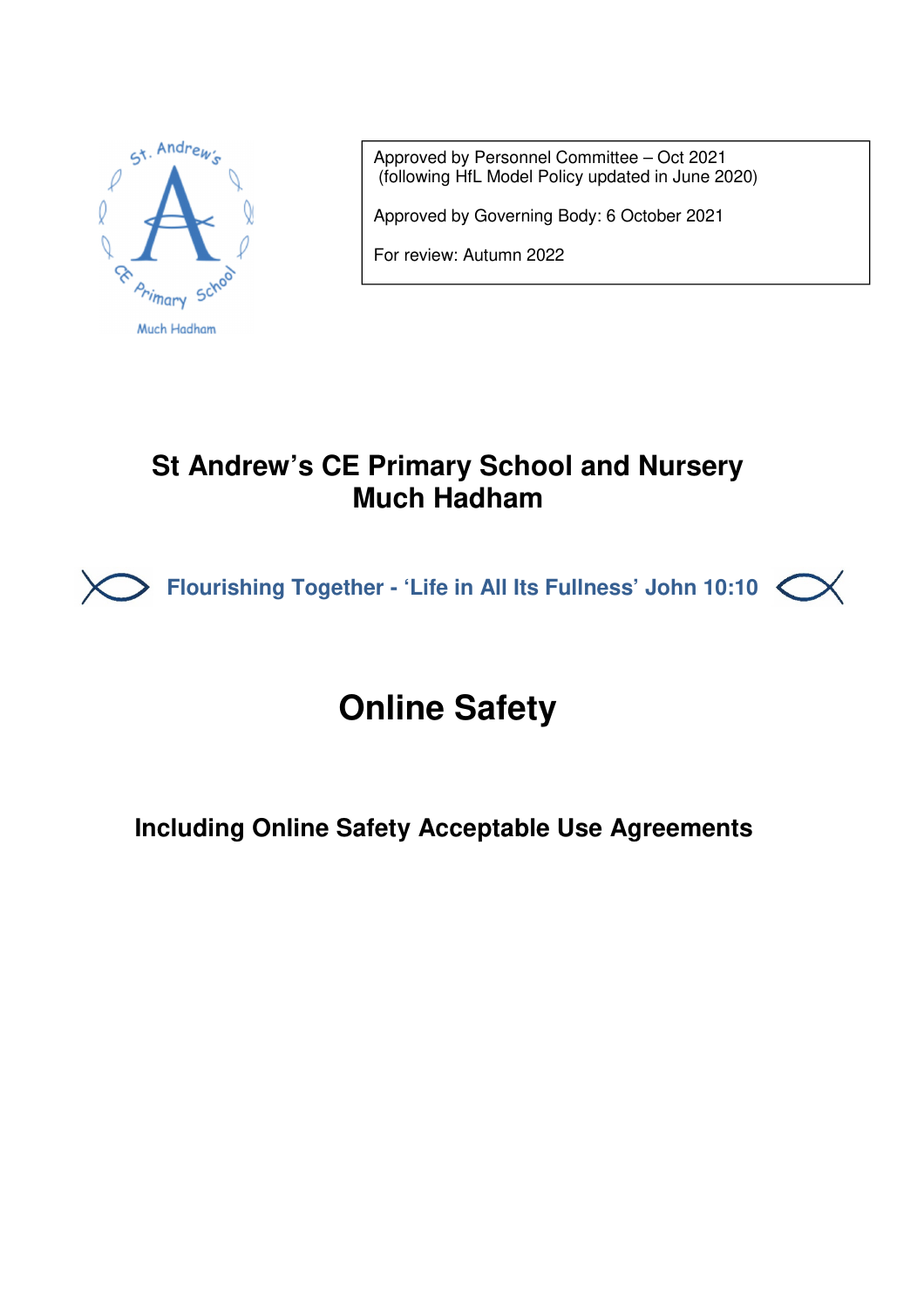# **Contents**

| $\mathbf{1}$ . |                                                                                               |  |  |  |
|----------------|-----------------------------------------------------------------------------------------------|--|--|--|
| 2.             |                                                                                               |  |  |  |
| 3.             |                                                                                               |  |  |  |
| 4.             |                                                                                               |  |  |  |
|                |                                                                                               |  |  |  |
|                |                                                                                               |  |  |  |
|                |                                                                                               |  |  |  |
|                |                                                                                               |  |  |  |
|                |                                                                                               |  |  |  |
|                |                                                                                               |  |  |  |
| 5.             |                                                                                               |  |  |  |
| 6.             |                                                                                               |  |  |  |
| 7.             |                                                                                               |  |  |  |
| 8.             |                                                                                               |  |  |  |
| 9.             |                                                                                               |  |  |  |
|                | Appendix A -Online Safety Acceptable Use Agreement - Staff , Governors, student teachers  10  |  |  |  |
|                | Appendix B - Online Safety Acceptable Use Agreement - Peripatetic teachers/coaches and supply |  |  |  |
|                | Appendix C - Requirements for visitors, volunteers and parent/carer helpers  17               |  |  |  |
|                |                                                                                               |  |  |  |
|                | Appendix E - Online safety policy guide - Summary of key parent/carer responsibilities 24     |  |  |  |
|                | Appendix F - Guidance on the process for responding to cyberbullying incidents  25            |  |  |  |
|                | Appendix G - Guidance for staff on preventing and responding to negative comments on social   |  |  |  |
|                |                                                                                               |  |  |  |
|                |                                                                                               |  |  |  |
|                | Appendix J - Safeguarding and remote education during coronavirus (COVID-19)                  |  |  |  |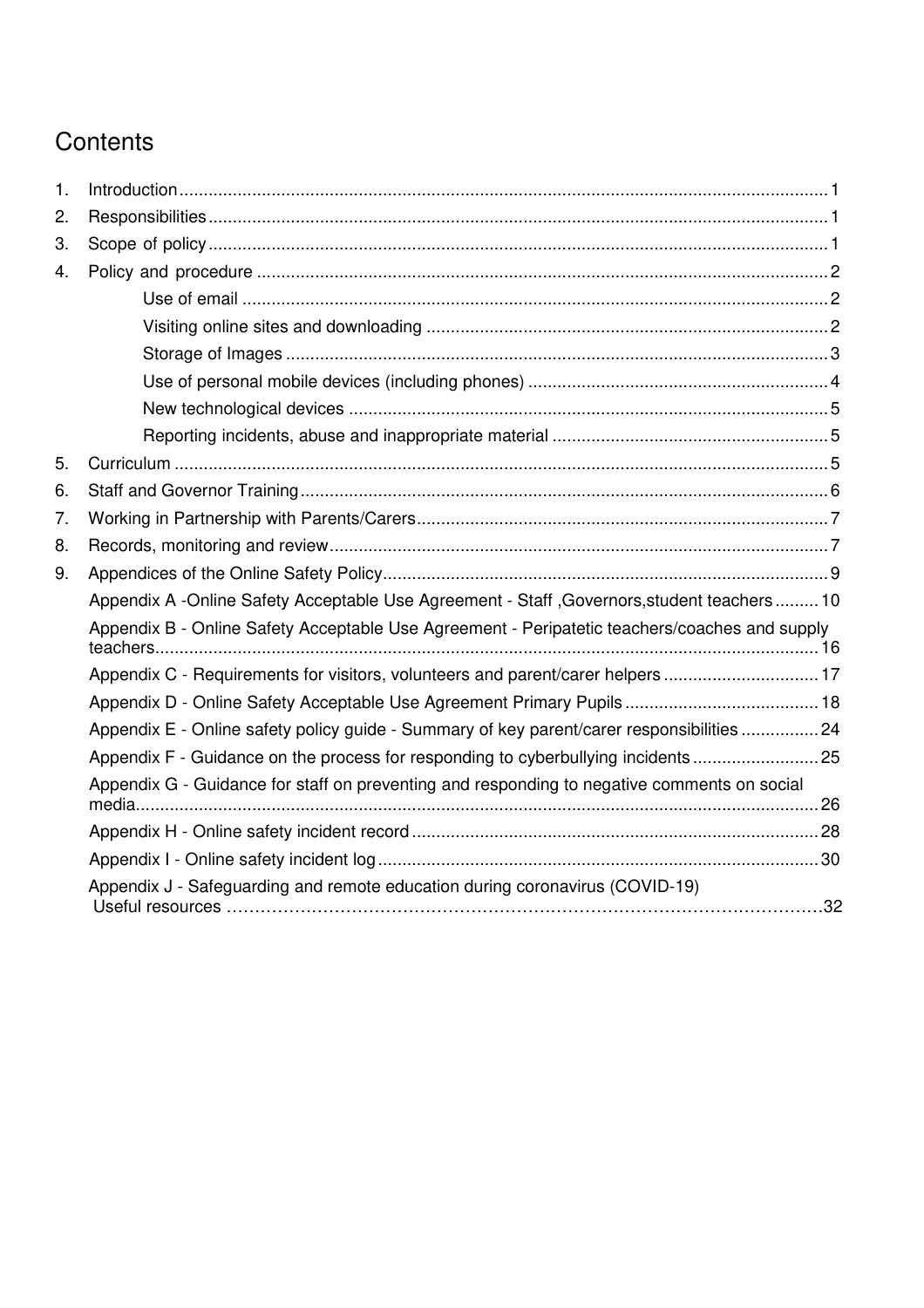

#### **1. Introduction**

St Andrew's CE Primary School recognises that internet, mobile and digital technologies provide positive opportunities for children and young people to learn, socialise and play but they also need to understand the challenges and risks. The digital world is an amazing place, but with few rules. It is vast and fast moving and young people's future economic success may be partly dependent on their online skills and reputation. We are, therefore, committed to ensuring that **all** pupils, staff and governors will be supported to use internet, mobile and digital technologies safely. This is part of our safeguarding responsibility. Staff are aware that some pupils may require additional support or teaching, including reminders, prompts and further explanation to reinforce their knowledge and understanding of online safety issues.

We are also committed to ensuring that all those who work with children and young people, including their parents/carers, are informed about the ever-changing risks so that they can take an active part in helping children and young people navigate the online world safely and confidently. (The Herts for Learning termly Online Safety News is sent to Parents/carers. It is available to all staff in the staffroom)

#### **2. Responsibilities**

The headteacher and governors have ultimate responsibility to ensure that appropriate online safety policy and practice is embedded and monitored. The named online safety lead and DSL in this school is Caroline Dimond and all breaches of this policy, especially those that may have put a child at risk, must be reported to her.

Organisations that are renting space from the school and are a totally separate organisation should have and follow their own online safety policy and acceptable use agreements. However, if the organisation has any access to the school network, cloudbased services and/or equipment then they must adhere to the school's online safety procedures and acceptable use agreements.

If the organisation is operating in school time or when pupils are on site in the care of the school, then the safeguarding of pupils is paramount and the organisation must adhere to the school's online safety procedures and acceptable use agreements.

#### **3. Scope of policy**

The policy applies to:

- pupils
- parents/carers
- teaching and support staff
- school governors
- peripatetic teachers/coaches, supply teachers, student teachers
- visitors
- volunteers
- voluntary, statutory or community organisations using the school's facilities

The school also works with partners and other providers to ensure that pupils who receive part of their education off site or who are on a school trip or residential are safe online.

The school provides online safety information for parents/carers, for example, through the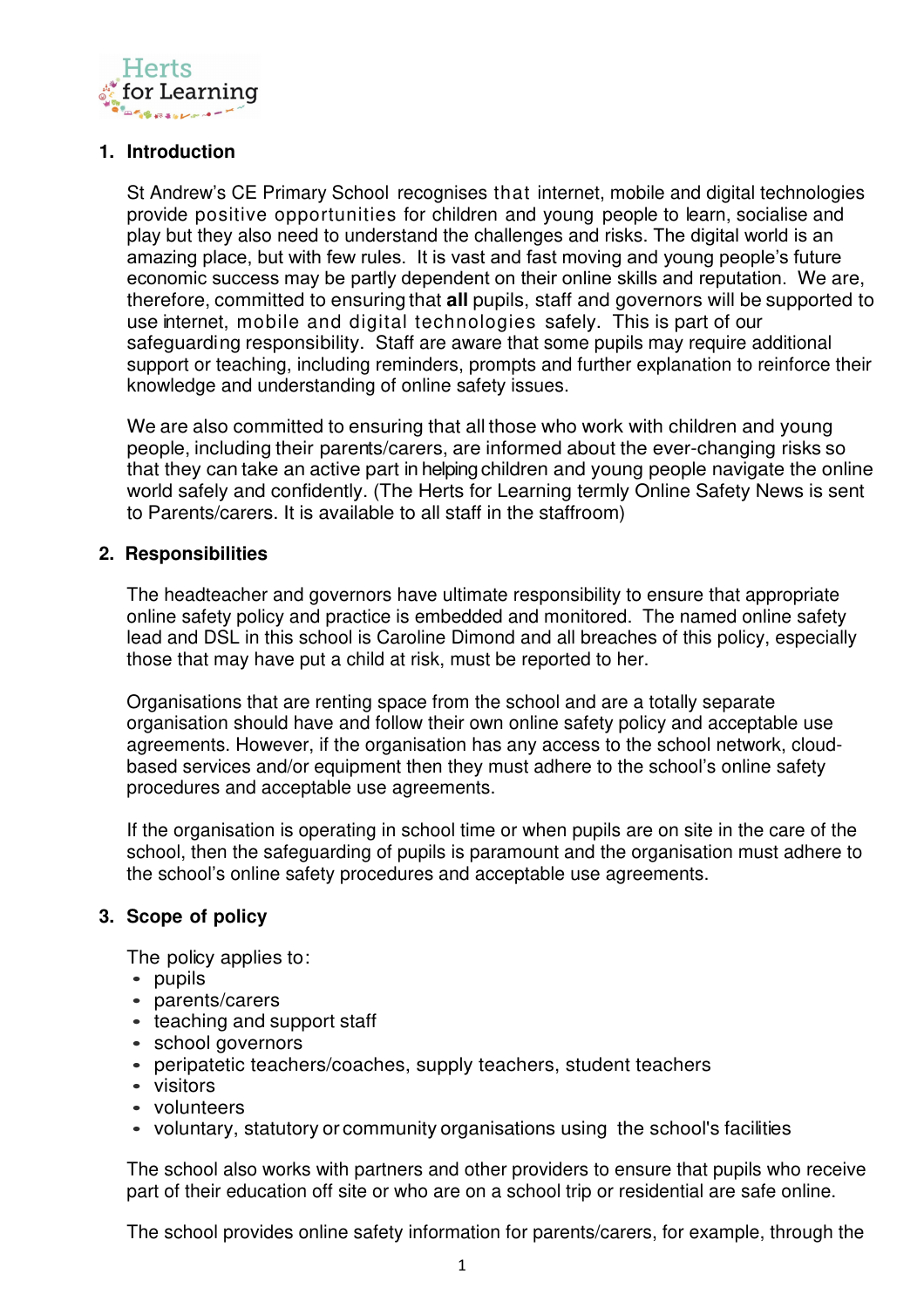website, in newsletters and at events. It is important that parents/carers understand their key role in supporting their child/ren to behave appropriately and keep themselves safe online.

This policy, supported by its acceptable use agreements, is intended to protect the interests and safety of the whole school community. It is linked to the following other school policies and documents:

- Safeguarding,
- Child Protection,
- Keeping Children Safe in Education,
- Data Protection Policy,
- Health and Safety,
- Home School Agreement,
- Home learning,
- Behaviour, Anti-bullying and Discipline,
- RHE policy,
- Other school policies.

#### **4. Policy and procedure**

The school seeks to ensure that internet, mobile and digital technologies are used effectively and safely, for their intended educational purpose, in ways that will not infringe legal requirements or create unnecessary risk.

The school expects everyone to use internet, mobile and digital technologies responsibly and strictly according to the conditions set out in this policy. This policy also includes expectations on appropriate online behaviour and use of technology outside of school for pupils, parents/carers, staff and governors and all other visitors to the school.

#### Use of email

Staff and governors should use a school email account or Teams for all official school communication to ensure everyone is protected through the traceability of communication. Under no circumstances should staff contact pupils, parents or conduct any school business using a personal email address. Pupils should use school approved accounts on the school system for educational purposes. Where required parent/carer permission will be obtained for the pupil account to exist. For advice on emailing, sharing personal or confidential information or the need to gain parent permission refer to the policy for GDPR. Emails created or received as part of any school role will be subject to disclosure in response to a request for information under the Freedom of Information Act 2000.

Staff, governors and pupils should not open emails or attachments from suspect sources and should report their receipt to Caroline Dimond.

**Users must not** send emails which are offensive, embarrassing or upsetting to anyone (i.e. cyberbullying).

#### Visiting online sites and downloading

• Staff must preview sites, software and apps before their use in school or before recommending them to pupils. Before using any online service that requires user accounts to be created or the sharing of any personal data, staff must consult with the Data Protection Officer with details of the site/service and seek approval from a senior leader. The terms and conditions of the service should be read and adhered to, and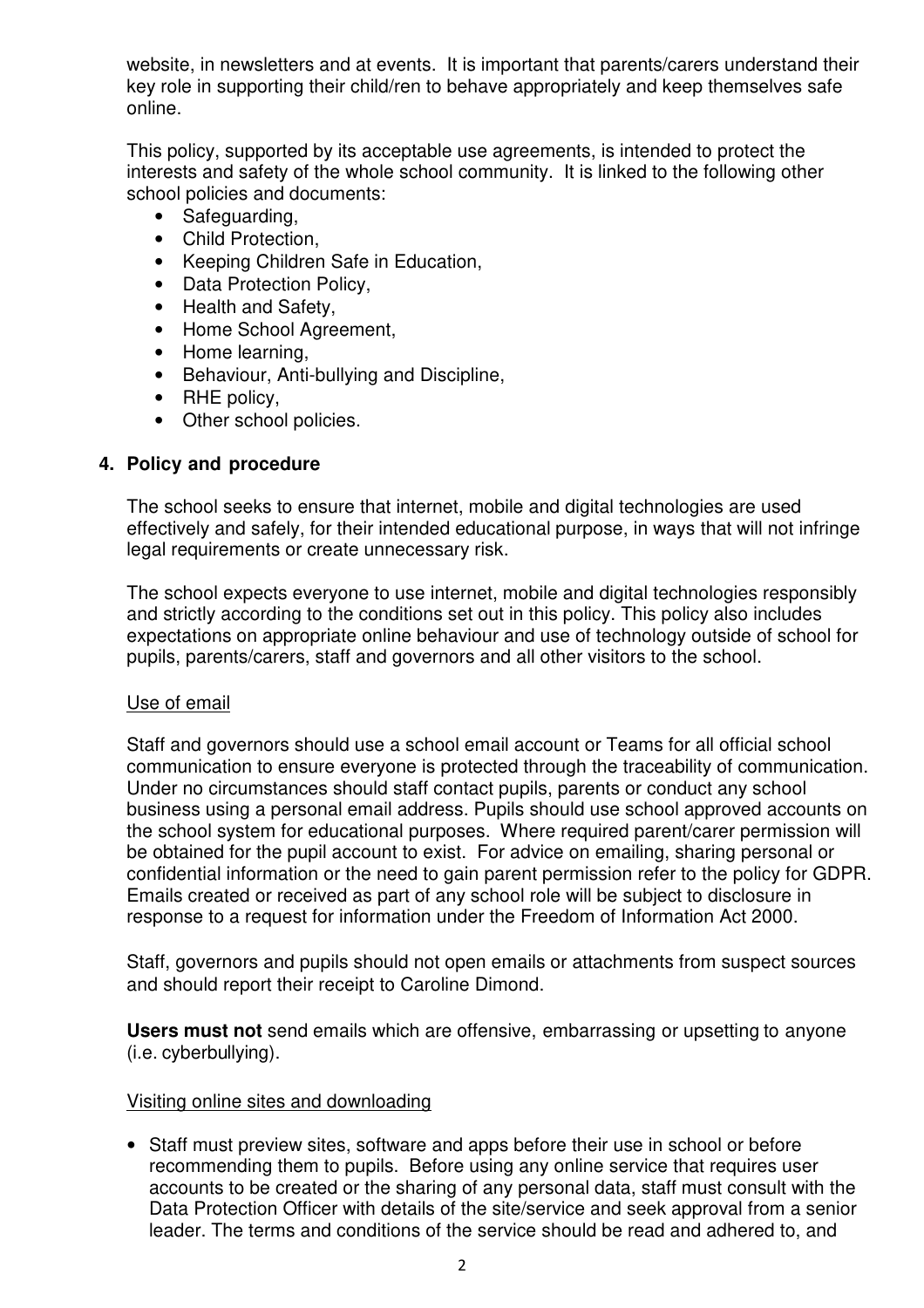parental/carer permission sought where required. All users must observe copyright of materials from electronic sources.

- Staff must only use pre-approved systems if creating blogs, wikis or other online content.
- When working with pupils searching for images should be done through Google Safe Search (standard through the HICS service), Google Advanced Search or a similar application that provides greater safety than a standard search engine.

#### **Users must not**:

Visit internet sites, make, post, download, upload or pass on, material, remarks, proposals or comments that contain or relate to:

- Indecent images of children actually or apparently under the age of 18 or images of child abuse (i.e. images of children, digital or cartoons, involved in sexual activity or posed to be sexually provocative)
- Indecent images of vulnerable people over the age of 18 (i.e. images of vulnerable people, digital or cartoons involved in sexual activity or posed to be sexually provocative)
- Adult material that breaches the Obscene Publications Act in the UK
- Promoting discrimination of any kind in relation to the protected characteristics: age, disability, gender reassignment, marriage and civil partnership, pregnancy and maternity, race or ethnicity, religion or belief, sex, sexual orientation
- Promoting hatred against any individual or group from the protected characteristics above
- Promoting illegal acts including physical or sexual abuse of children or adults, violence, bomb making, drug and alcohol abuse and software piracy
- Any material that may bring the school or any individual within it into disrepute e.g. promotion of violence, gambling, libel and disrespect.

#### **Users must not:**

- Reveal or publicise confidential or proprietary information
- Intentionally interfere with the normal operation of the internet connection, including the propagation of computer viruses
- Transmit unsolicited commercial or advertising material either to other users, or to organisations connected to other networks except where permission has been given to the school
- Use the school's hardware and Wi-Fi facilities for running a private business
- Intimidate, threaten or cause harm to others
- Access or interfere in any way with other users' accounts
- Use software or hardware that has been prohibited by the school.

All breaches of prohibited behaviours detailed above will be investigated, where appropriate, in liaison with the police.

The school recognises that in certain planned curricular activities, access to controversial and/or offensive online content may be beneficial for educational use. In such circumstances, there is an expectation that access is pre-planned, risk assessed and recorded, and permission given by Caroline Dimond.

#### Storage of Images

Photographs and videos provide valuable evidence of pupils' achievement and progress in a variety of contexts and can be used to celebrate the work of the school. In line with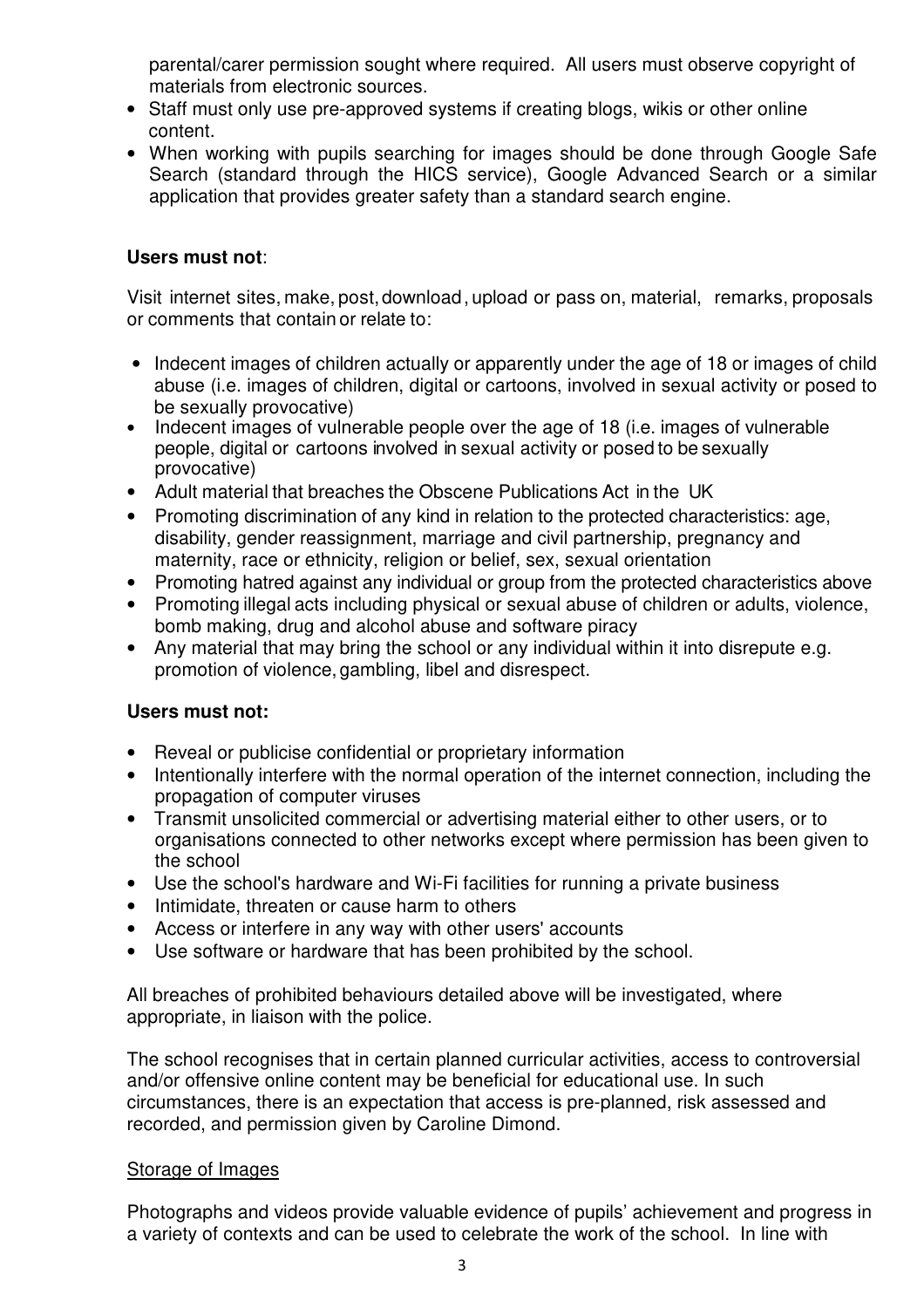GDPR they are used only with the written consent of parents/carers which is secured in the first instance on a child's entry to the school. Records are kept on file and consent can be changed by parents/carers at any time. (See Data Protection Policy for greater clarification).

Photographs and images of pupils are only stored on the school's agreed secure networks which include some cloud based services. Rights of access to stored images are restricted to approved staff as determined by Caroline Dimond. Staff and pupils may have temporary access to photographs taken during a class session, but these will be transferred/deleted promptly, e.g. class ipads.

Parents/carers should note that there may be some children who are at risk and must not have their image put online and others who do not want their image online. For these reasons parents/carers must follow the school's Acceptable Use Agreement and refrain from taking or posting online photographs of any member of the school community, other than their own child/ren.

Staff and other professionals working with pupils, must only use school equipment to record images of pupils whether on or off site.

#### Use of personal mobile devices (including phones)

#### **Adults – Staff and Parents/Carers**

The school allows staff, including temporary and peripatetic staff, and visitors to use personal mobile phones and devices only in designated areas during school hours (in the staffroom, in the Headteacher's office and outside the school office) and never in the presence of pupils. Staff may use their mobile devices in classrooms before and after school always assuming there are no pupils present.

Under no circumstance does the school allow a member of staff to contact a pupil or parent/carer using their personal device. In exceptional circumstances e.g. during home working, permission from the His required and staff will be advised to withhold their personal phone numbers.

Parents/carers may only use personal mobile phones and devices in the designated area, outside the school office, unless otherwise informed, e.g. for specific events and activities. Under no circumstance should images be taken at any time on school premises or on offsite school events and activities of anyone other than their own child, unless there is a prespecified permission from the Headteacher, Caroline Dimond. When a parent/carer is on school premises but not in a designated area, their phone/s must be switched off and out of sight.

Users bringing personal devices into school must ensure there is no inappropriate or illegal content on the device.

#### **Children**

Children are allowed to bring personal mobile phones to school only in Years 5 and 6 if they are walking home alone. They must be handed to their class teacher for safe keeping during the school day.

Under no circumstance should children use their personal mobile phones to take images of

- any other pupil unless they and their parents have given agreement in advance
- any member of staff.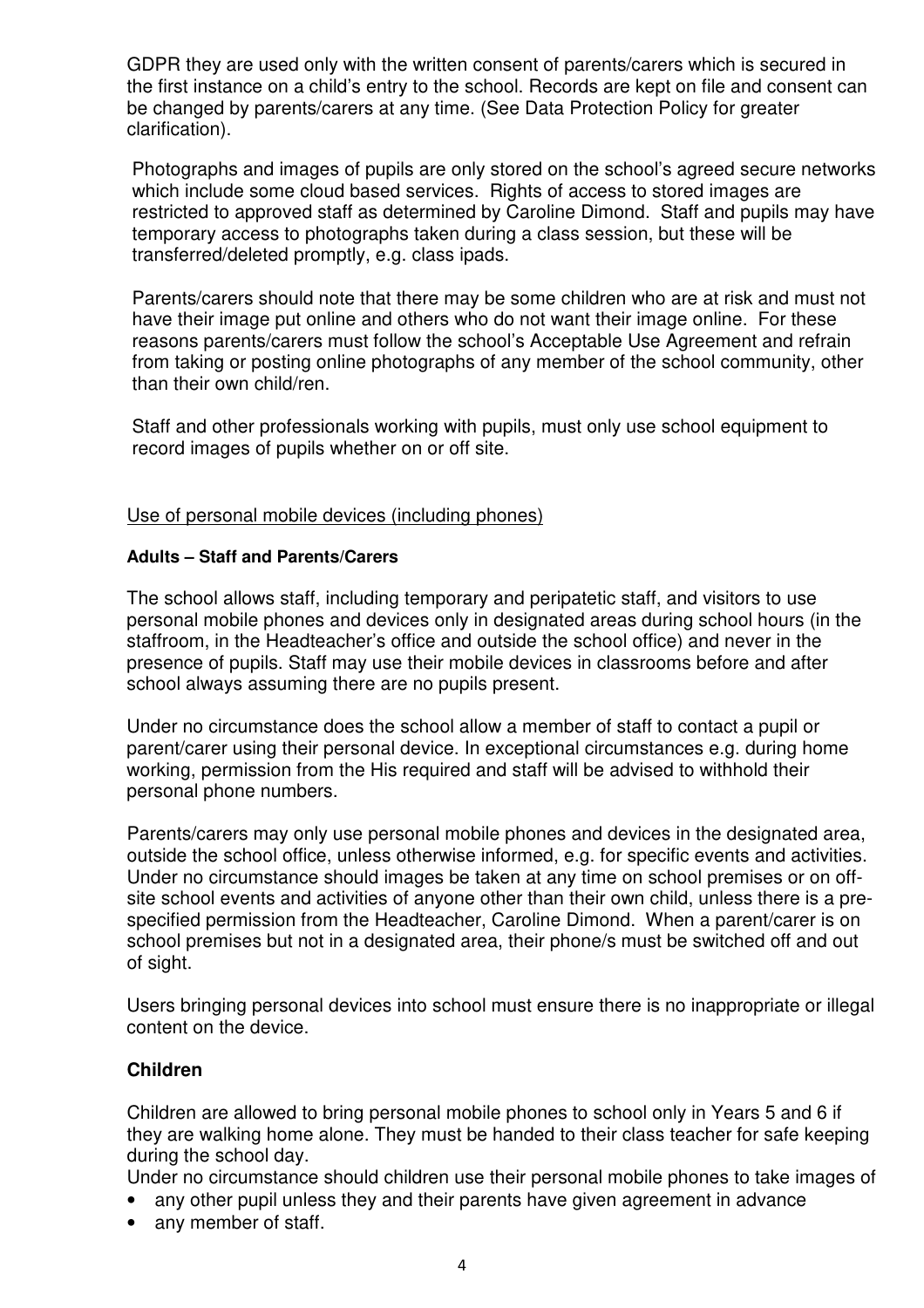The school is not responsible for the loss, damage or theft of any personal mobile device that is brought into school.

#### **Staff working remotely**

Remote access to the school server should only be accessed via staff personal secure logins. This system will ensure the user is not saving files locally to their own device and breaching data security.

A monitorable system would be one such as LARA. Through LARA, any school documents accessed on device are never actually on the computer being used, they remain on the school server. When the user logs-out of LARA, there are no copies left on their own device.

Staff must ensure only they can access their school business, especially when using a shared device. Special care should be taken by all staff when accessing emails or CPOMS on their mobile devices, ensuring they are password protected, using only an online browser to access the sites (not downloading the apps) and logging off fully at the end of the session.

Only the Headteacher, Deputy Headteacher and Inclusion Co-ordinator are permitted to access school emails via the app on their mobile devices, to ensure important messages that are vital to the running of the school, are not missed. These devices must have robust security facilities.

Time should be given to all staff to allow them to access school business on site wherever possible, limiting the necessity to access potentially sensitive data out of school hours and preserving staff's work/life balance.

#### New technological devices

New personal technological devices may offer opportunities for teaching and learning. However, the school must consider educational benefit and carry out risk assessment before use in school is allowed. Parents/carers, pupils and staff should not assume that new technological devices will be allowed in school and should check with Caroline Dimond before they are brought into school.

#### Reporting incidents, abuse and inappropriate material

There may be occasions in school when either a pupil or an adult receives an offensive, abusive or inappropriate message or accidentally accesses upsetting or abusive material. When such a situation occurs the pupil or adult must report the incident immediately to the first available member of staff and the DSL, Caroline Dimond. Where such an incident may lead to significant harm, safeguarding procedures should be followed. The school takes the reporting of such incidents seriously and where judged necessary, the DSL will refer details to social care or the police.

#### **5. Curriculum**

Online safety is fully embedded within our curriculum. The school provides a comprehensive age appropriate curriculum for online safety which enables pupils to become informed, safe and responsible. This includes teaching to prevent radicalisation, for which staff provide a narrative to counter extremism. The School's RHE and Computing curriculums are central in supporting the delivery of online safety education.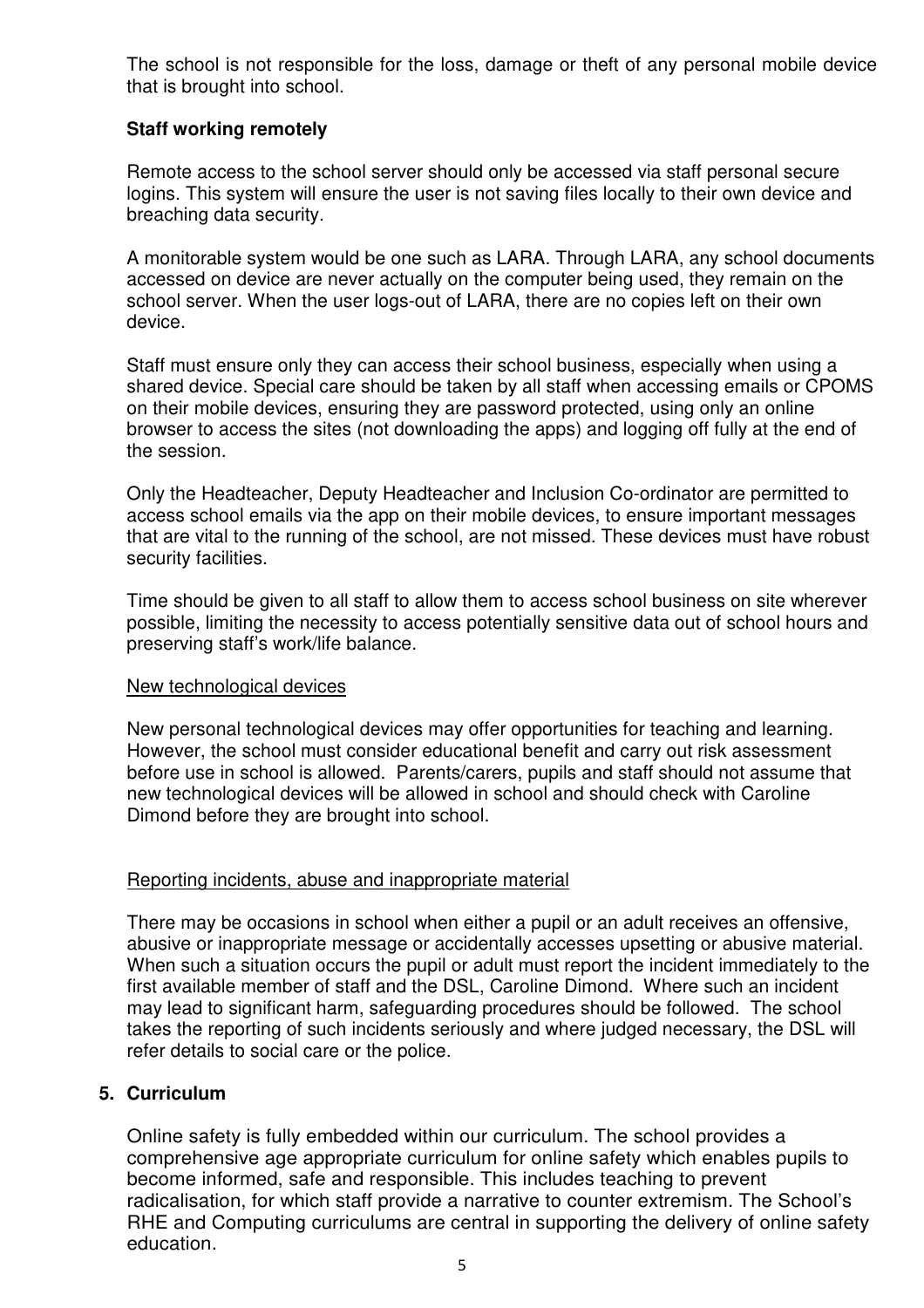The curriculum is flexible and can respond to any immediate online safety issues and risks as they emerge.

It is necessary for pupils to develop skills of critical awareness, digital resilience and good online citizenship to enable them to use internet, mobile and digital technologies safely and responsibly. Pupils are taught to recognise the creative, collaborative, cultural, economic and educational opportunities provided by the internet, mobile and digital technologies. Curriculum work will also include areas such as:

- Understanding how to use the internet, mobile and digital technologies in a balanced and appropriate way to avoid negative impact on wellbeing, e.g. regulated screen time and diverse online activity
- Learning how to develop a positive online reputation and enhance future opportunities e.g. in relationships and employment
- Developing critical thinking skills and the confidence to challenge and question what they see and read in relation to online content e.g. recognising fake news and extremism, understanding commercial manipulation, maintaining an authentic sense of self that is resilient to online pressure, learning how easy it is to lie online (i.e. users may not be who they say they are and may have ulterior motives)
- Understanding the dangers of giving out personal details online and the importance of maintaining maximum privacy online
- Thinking carefully before placing images online and considering their appropriateness and understanding the importance of gaining consent before posting photographs of others
- Understanding the permanency of all online postings and conversations
- Understanding relevant legislation, including copyright, and the importance of respecting other people's information, reputation and images
- Understanding the importance of online respect and what constitutes cyberbullying, how to avoid it, the impact it has and how to access help
- How the law can help protect against online risks and abuse.

#### **6. Staff and Governor Training**

Staff and governors are trained to fulfil their roles in online safety. The school audits the training needs of all school staff and provides regular training to improve their knowledge and expertise in the safe and appropriate use of internet, mobile and digital technologies. This training is recorded as part of safeguarding records.

New staff are provided with a copy of the online safety policy and must sign the school's Acceptable Use Agreement as part of their induction and before having contact with pupils.

Appendix B should be signed by:

- Any organisation working with children and based on the school premises are also provided with a copy of the online safety policy and required to sign the Acceptable Use Agreement.
- Peripatetic staff, student teachers and regular visitors are provided with a copy of the online safety policy and are also required to sign the Acceptable Use Agreement.

Appendix E should be signed by:

• Guidance is provided for occasional visitors, volunteers and parent/carer helpers.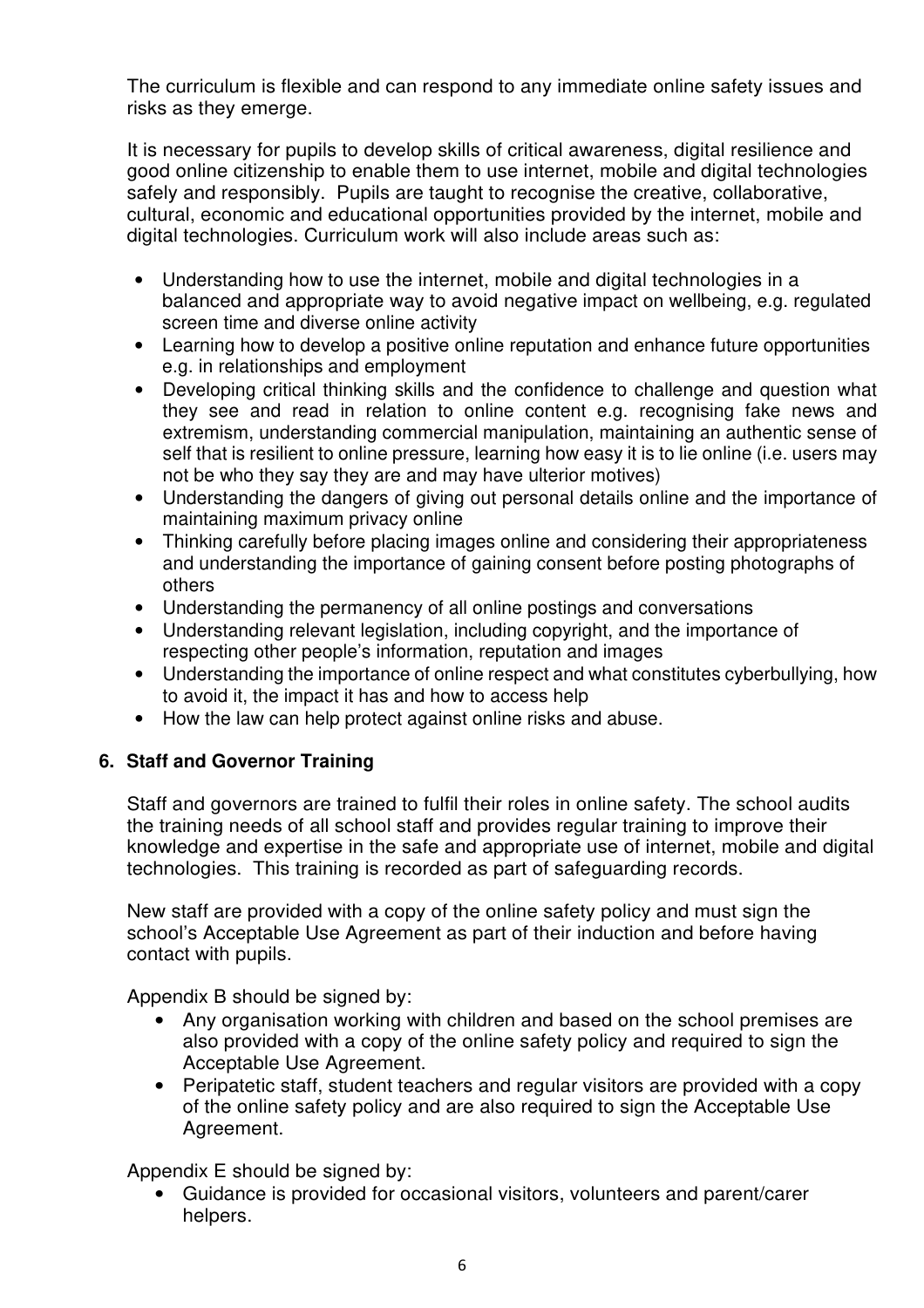#### **7. Working in Partnership with Parents/Carers**

The school works closely with families to help ensure that children can use internet, mobile and digital technologies safely and responsibly both at home and school. The support of parents/carers is essential to implement the online safety policy effectively and help keep children safe.

It is important that parents/carers understand the crucial role they play in this process. The school seeks to regularly consult and discuss online safety with parents/carers and seeks to promote a wide understanding of the benefits of new technologies and associated risks. The school provides regular updated online safety information through the school website, newsletters and by other means.

Parents/carers are asked on an annual basis to read, discuss and co-sign with each child the Acceptable Use Agreement. A summary of key parent/carer responsibilities will also be provided and is available in Appendix E. The Acceptable Use Agreement explains the school's expectations and pupil and parent/carer responsibilities.

#### **8. Records, monitoring and review**

The school recognises the need to record online safety incidents and to monitor and review policies and procedures regularly in order to ensure they are effective and that the risks to pupils and staff are minimised.

All breaches of this policy must be reported and all reported incidents will be logged. All staff have the individual responsibility to ensure that incidents have been correctly recorded, acted upon and reported. You may have a system in place already for recording such incidents e.g. on CPOMS Online safety incident.

The school supports pupils and staff who have been affected by a policy breach. Where there is inappropriate or illegal use of internet, mobile and digital technologies, this will be dealt with under the school's behaviour and disciplinary policies as appropriate. Breaches may also lead to criminal or civil proceedings.

Governors receive termly summary data on recorded online safety incidents for monitoring purposes. In addition governors ensure they have sufficient, quality information to enable them to make a judgement about the fitness for purpose of this policy on an annual basis.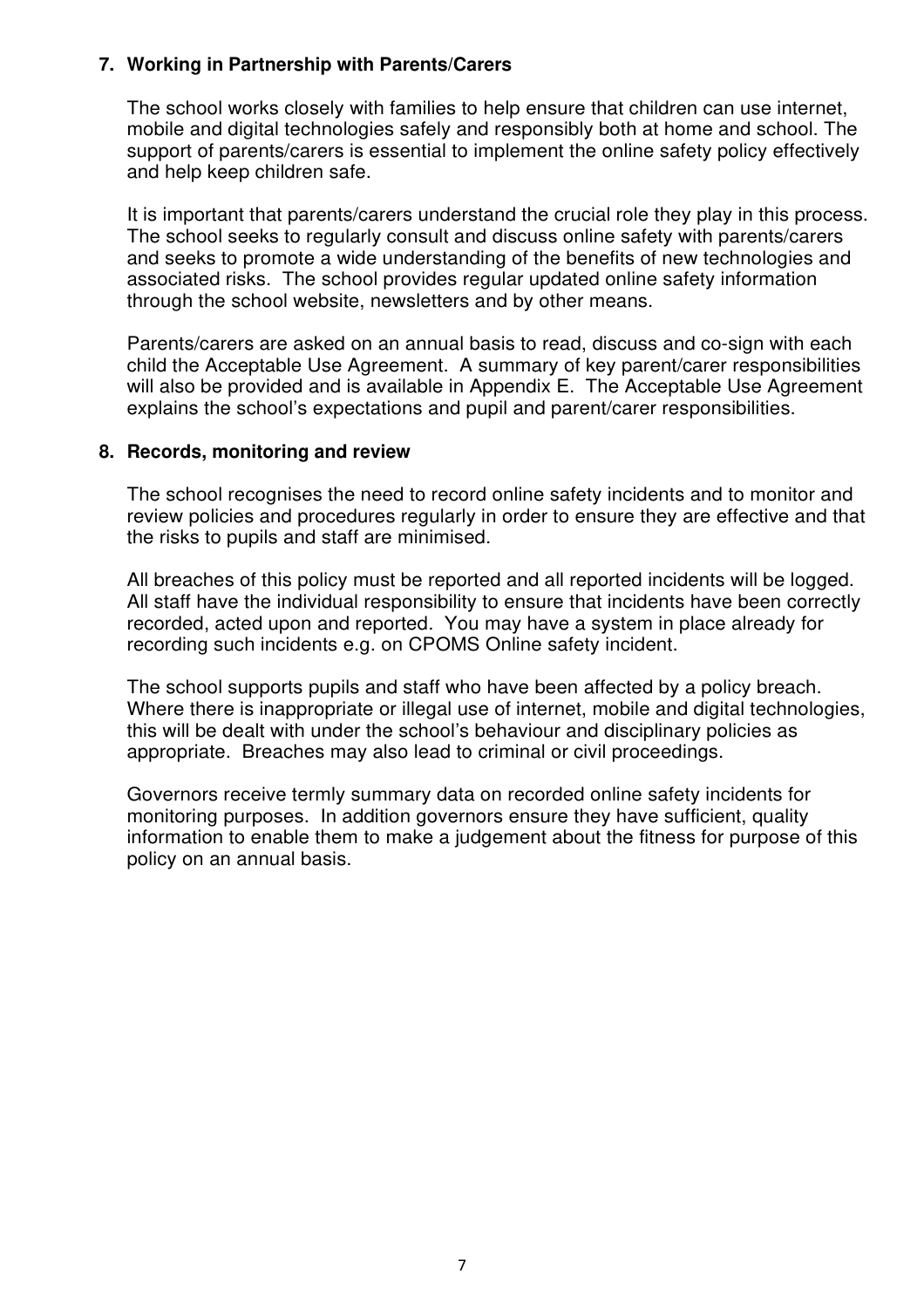#### **9. Appendices of the Online Safety Policy**

- A. Online Safety Acceptable Use Agreement Staff and student teachers (on placement or on staff)
- B. Online Safety Acceptable Use Agreement for Governors
- C. Online Safety Acceptable Use Agreement Peripatetic teachers/coaches, supply teachers
- D. Requirements for visitors, volunteers and parent/carer helpers working in the school (working directly with children or otherwise)
- E. Online Safety Acceptable Use Agreement Primary Pupils
- F. Online safety policy guide Summary of key parent/carer responsibilities
- G. Guidance on the process for responding to cyberbullying incidents
- H. Guidance for staff on preventing and responding to negative comments on social media
- I. Online safety incident record
- J. Online safety incident log
- K. Safeguarding and remote education during coronavirus (COVID-19)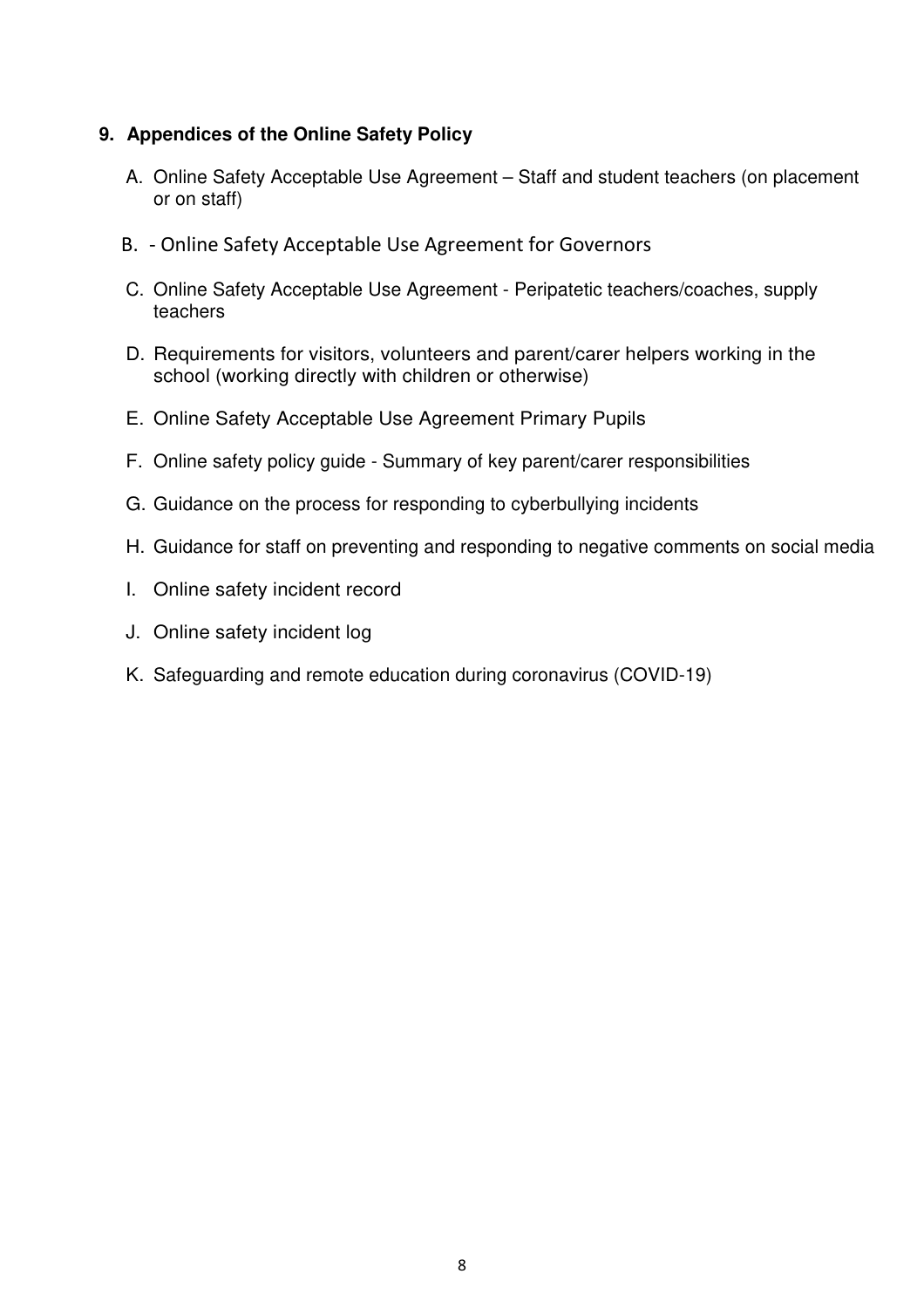# **Appendix A - Online Safety Acceptable Use Agreement – Staff, student teachers (on**

**placement or on staff)** 

You must read this agreement in conjunction with the online safety policy and the Data Protection policy. Once you have read these, you must sign and submit this agreement and it will be kept on record in the school. You should retain your own copy for reference. This forms part of your professional and safeguarding responsibilities.

Internet, mobile and digital technologies are part of our daily working life and this agreement is designed to ensure that all staff and governors are aware of their responsibilities in relation to their use. All staff, student teachers and governors are expected to adhere to this agreement and to the online safety policy. Any concerns or clarification should be discussed with Caroline Dimond. Breaches will be investigated, recorded and, where appropriate, disciplinary procedures will apply and police involvement will be sought.

#### **Internet Access**

I will not access or attempt to access any sites that contain any of the following: child abuse; pornography; discrimination of any kind; promotion of prejudice against any group; promotion of illegal acts; any other information which may be illegal or offensive. Inadvertent access on school equipment must be treated as an online safety incident, reported to the online safety lead and DSL – Caroline Dimond and an incident report completed.

#### **Online conduct**

I will ensure that my online activity, both in and outside school, will not bring the school, my professional reputation, or that of others, into disrepute.

I will not browse, download, upload or distribute any material that could be considered offensive, illegal or discriminatory. Exceptionally, use of controversial material as part of the curriculum should be planned and approved on every occasion (see policy).

I will report any accidental access to or receipt of inappropriate materials or filtering breach to Caroline Dimond.

I understand that all my use of the internet and other related technologies can be traced and monitored and, should it be required, must be made available to Caroline Dimond and others as required.

#### **From Staff Code of Conduct:**

Staff must exercise caution when using information technology and be aware of the risks to themselves and others. Regard should be given to the schools' E-Safety and ICT Acceptable Use Policy at all times both inside and outside of work.

Staff must not engage in inappropriate use of social network sites which may bring themselves, the school, school community or employer into disrepute. Staff should ensure that they adopt suitably high security settings on any personal profiles they may have.

Staff should exercise caution in their use of all social media or any other web based presence that they may have, including written content, videos or photographs, and views expressed either directly or by 'liking' certain pages or posts established by others. This may also include the use of dating websites where staff could encounter students either with their own profile or acting covertly.

Contact with students should only made via the use of school email accounts or telephone equipment when appropriate and strictly for educational reasons.

Photographs/stills or video footage of pupils should only be taken using school equipment, for purposes authorised by the school. Any such use should always be transparent and only occur where parental consent has been given. The resultant files from such recording or taking of photographs must be stored in accordance with the schools procedures on school equipment.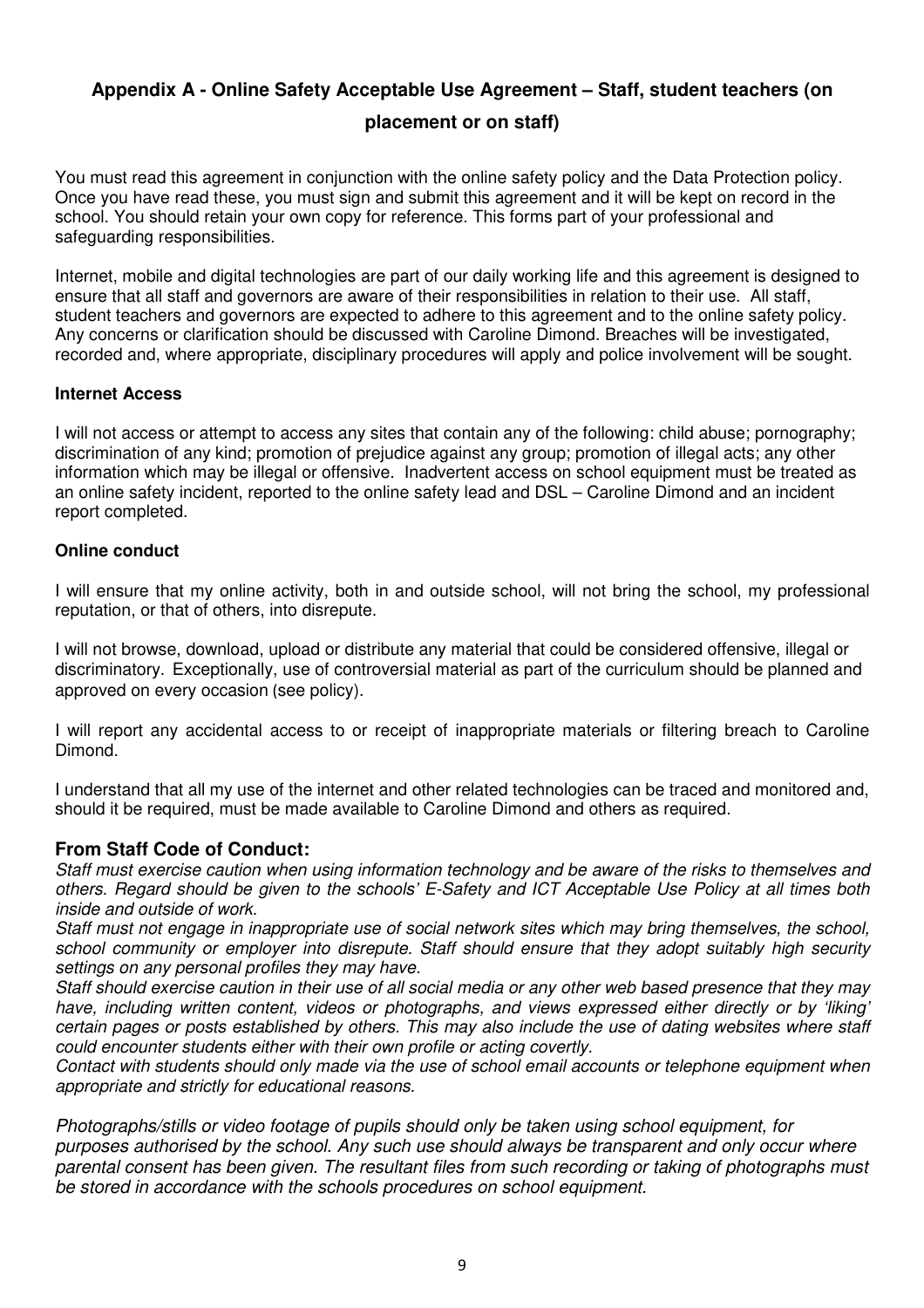#### **Social networking**

I understand the need to separate my professional role from my private friendships; in my professional capacity I will not become 'friends' with parents/carers or pupils on social networks. Where my school role is my only connection to an individual, private online contact is unacceptable with parents/carers or pupils. I understand that contact with former pupils is unacceptable particularly ex-pupils who are also known to be 'vulnerable' young people up to the age of 25.

When using social networking for personal use I will ensure my settings are not public. My private account postings will never undermine or disparage the school, its staff, governors, parents/carers or pupils. Privileged information must remain confidential.

I will not upload any material, about or references to the school or its community, on my personal social networks.

#### **Passwords**

I understand that there is no occasion when a password should be shared with a pupil or anyone who is not a staff member.

#### **Data protection**

I will follow requirements for data protection as outlined in the Data Protection policy. These include:

- Photographs must be kept securely and used appropriately, whether in school, taken off the school premises or accessed remotely
- Personal data can only be taken out of school or accessed remotely when authorised by the Headteacher or governing body
- Personal or sensitive data taken off site must be encrypted.

#### **Images and videos**

I will only upload images or videos of staff, pupils or parents/carers onto school approved sites where specific permission has been granted.

I will not take images, sound recordings or videos of school events or activities on any personal device.

#### **Use of email**

I will use my school email address for all school business. All such correspondence must be kept professional and is open to Subject Access Requests under the Freedom of Information Act. I will not use my school email addresses for personal matters or non-school business.

#### **Use of personal devices**

I understand that as a member of staff I should at no time put myself in a position where a safeguarding allegation can be made against me as a result of my use of personal devices. I understand that the use of personal devices in school is at the discretion of the Headteacher.

I will only use approved personal devices in designated areas and never in front of pupils.

I will not access secure school information from personal devices when in school or any other location unless I am logging in via the school's remote server (LARA - a closed, monitorable system which has been set up by the school). Such a system ensures as the user I am not saving files locally to my own device and breaching data security. When I log-out of LARA, there are no copies left on my own device.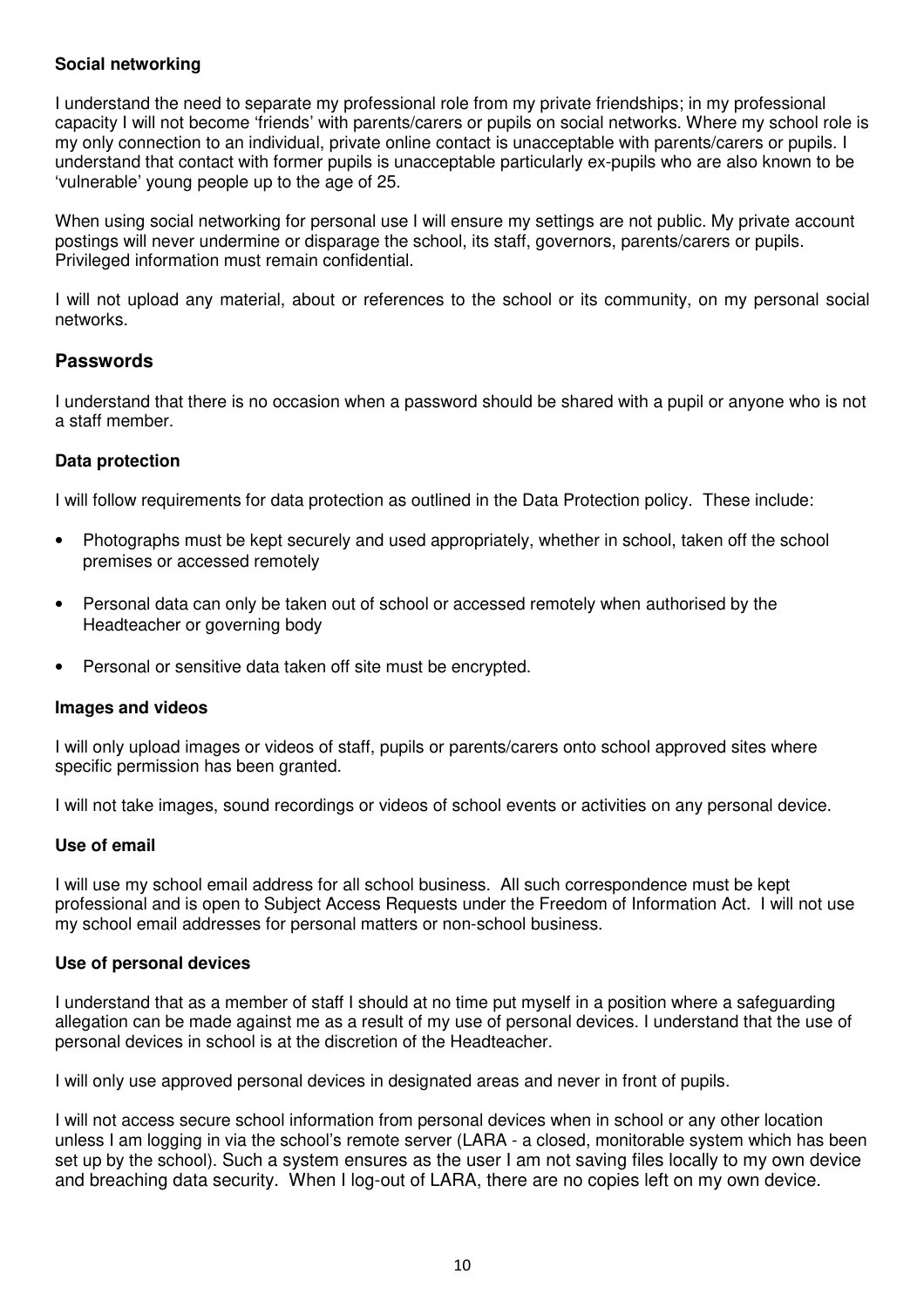#### **Additional hardware/software**

I will not install any hardware or software on school equipment without permission of Caroline Dimond.

#### **Promoting online safety**

I understand that online safety is the responsibility of all staff and governors and I will promote positive online safety messages at all times including when setting homework or providing pastoral support.

I understand that it is my duty to support a whole school safeguarding approach and will report any inappropriate or concerning behaviour (of other staff, governors, visitors, pupils or parents/carers) to the DSL Caroline Dimond.

#### **Classroom management of internet access**

I will pre-check for appropriateness all internet sites used in the classroom this will include the acceptability of other material visible, however briefly, on the site. I will not free-surf the internet in front of pupils. I will also check the appropriacy of any recommended sites for home learning.

If I am using the internet to teach about controversial issues I will secure, on every occasion, approval in advance for the material I plan to use with Caroline Dimond.

#### **Video conferencing – Zoom and TEAMS**

I will only use the conferencing tools that have been identified and risk assessed by the school leadership, DPO and DSL. A school-owned device should be used when running video-conferences, where possible.

#### **User signature**

I agree to follow the Acceptable Use Agreement and to support online safety throughout the school. I understand this forms part of the terms and conditions set out in my contract of employment (staff members only) and/or my responsibilities as a governor.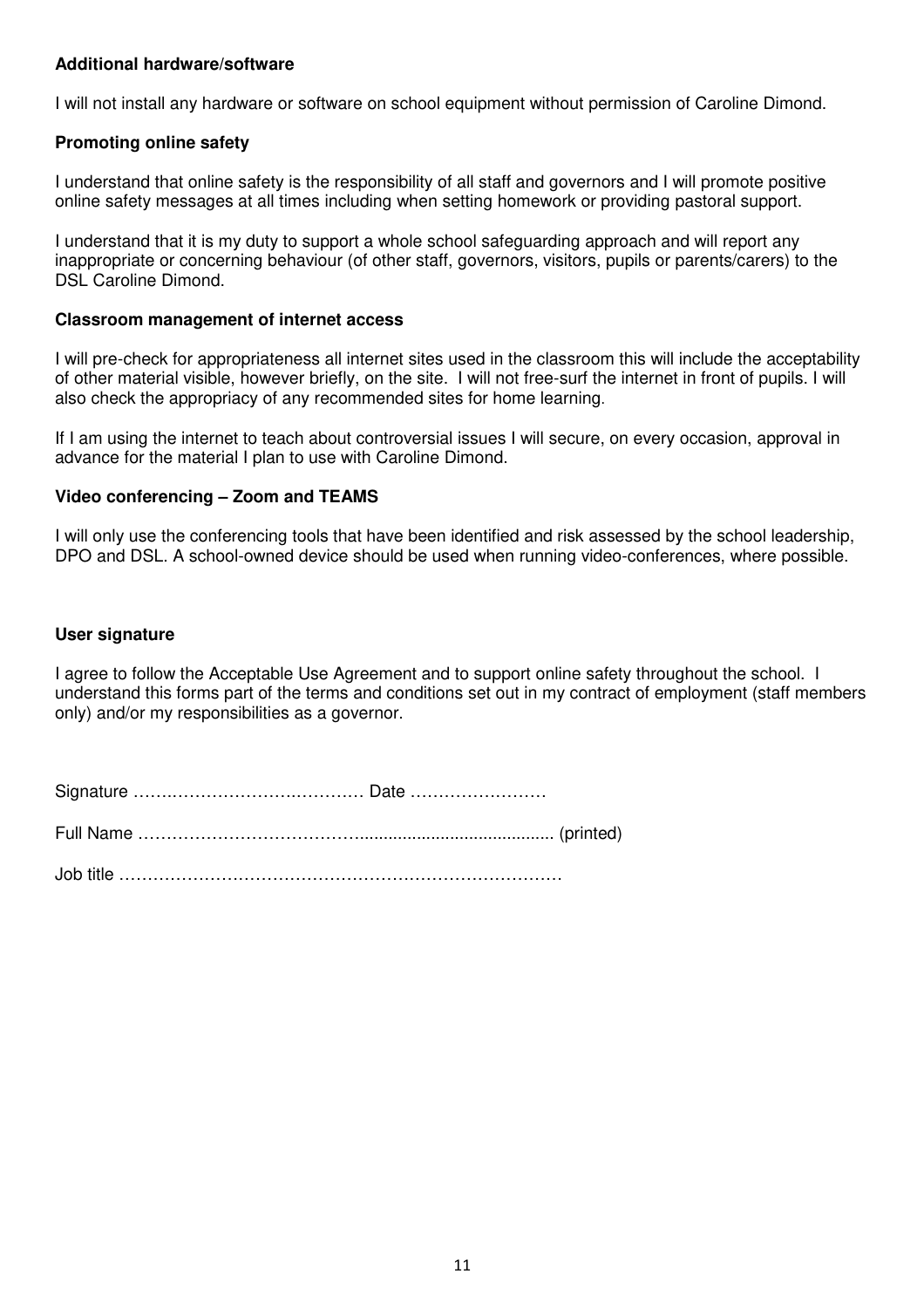### **Appendix B - Online Safety Acceptable Use Agreement for Governors**

#### **St Andrew's CE Primary School and Nursery, Much Hadham**

#### **Online safety lead/ Designated Safeguarding Lead (DSL): Caroline Dimond**

ICT (including data) and the related technologies such as email, the internet and mobile devices are an expected part of our daily working life in school. This policy is designed to ensure that all Governors are aware of their responsibilities when using any form of ICT. All Governors are expected to sign this policy and adhere at all times to its contents. Any concerns or clarification should be discussed with the Headteacher.

#### **Use of personal devices**

I understand that if I am working remotely I am permitted to access the server for governor business and school emails on my home computer.

I may use my own device to monitor my school emails. Importantly I must always be aware of security and **no one else should have access to my emails**. I must endeavour to take great care when replying to emails by, where ever possible, starting a new email **to avoid picking up email streams of unknown content**.

As a Governor:

- I will ensure that my personal electronic device(s) will be set to silent whilst on school premises and I will not use personal electronic devices (including smart watches) in public areas of the school between the hours of 8.30am and 3.30pm, other than in the staff room and where there are signs to indicate this, except in cases of emergency.
- I will only use the school's email / Internet / Learning Platform and any related technologies for school purposes or for uses deemed acceptable by the Head or Governing Body
- I will comply with the ICT system security and not disclose any passwords provided to me by the school or other related authorities
- I will ensure that all school related electronic communications with pupils and staff are compatible with my role as Governor
- I will not give out my own personal details, such as mobile phone number, personal email address, personal Twitter account, or any other social media link, to pupils except where those pupils are related to me or where my relationship with/to them has been declared to or is known to the school
- I will only use the approved, secure email system(s) for any school business
- I will use my best endeavours to ensure that personal data (such as data held on MIS software) is kept secure and is used appropriately, whether in school, taken off the school premises or accessed remotely. Personal data can only be taken out of school or accessed remotely when authorised by the Head or Governing Body. Personal or sensitive data taken off site must be encrypted, e.g. on a password secured laptop or memory stick
- I will not install any hardware or software on the school's ICT system without the permission of the Headteacher
- I will not browse, download, upload or distribute any material that could be considered offensive, illegal or discriminatory
- Save in respect of those pupils who are related to me or whose relationship to/with me or my children has been declared or is known (as above), images of pupils and/ or staff will only be taken, stored and used for professional purposes in line with school policy and with written consent of the parent, carer or staff member
- Such images will not be distributed outside the school network without the permission of the parent/ carer, member of staff or Headteacher
- I will support the school approach to online safety.
- I understand that all my use of the Internet and other related technologies on the school's ICT system can be monitored and logged and can be made available, on request, to the Chair of Governors or Headteacher
- I will respect copyright and intellectual property rights
- I will ensure that my online activity, both in school and outside school, will not bring the school, the Governing Body, my reputation, or that of others, into disrepute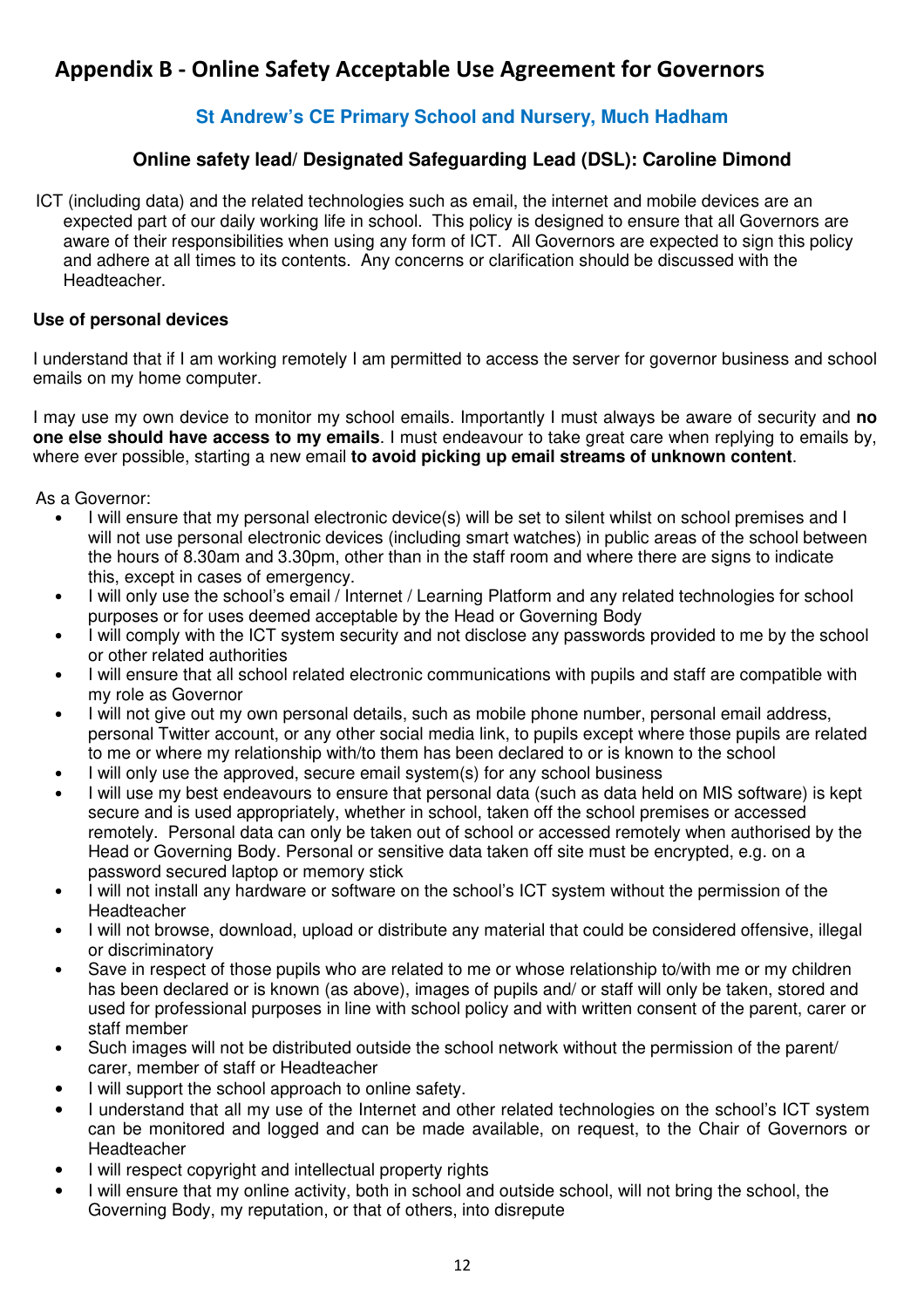#### **User Signature**

I agree to follow this code of conduct and to support the safe and secure use of ICT throughout the school

Signature …….………………….………… Date ……………………

Job title ……………………………………………………………………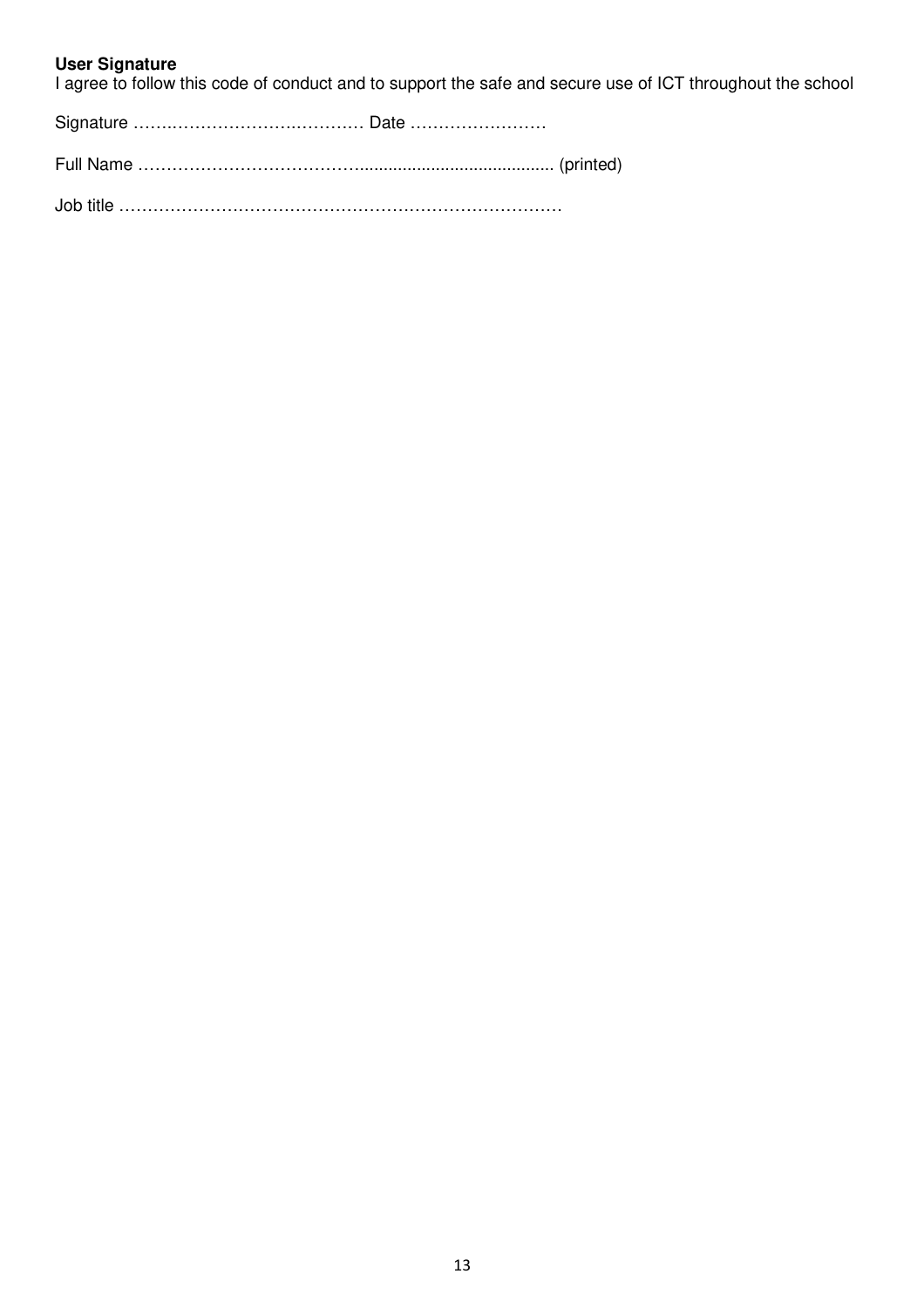#### **Appendix C - Online Safety Acceptable Use Agreement - Peripatetic teachers/coaches,**

#### **supply teachers**

School name **– St Andrew's CE Primary School and Nursery** 

#### Online safety lead **– Caroline Dimond (Headteacher)**

#### Designated Safeguarding Lead (DSL) **– Caroline Dimond**

This agreement forms part of your professional and safeguarding responsibility in the school. You must read and sign this agreement. This will be kept on record and you should retain your own copy for reference.

Internet, mobile and digital technologies are part of our daily working life and this agreement is designed to ensure that all staff and governors are aware of their responsibilities in relation to their use. You are expected to adhere to this agreement. Any concerns or clarification should be discussed with Caroline Dimond. Breaches will be investigated, recorded and, where appropriate, disciplinary procedures will apply and police involvement will be sought.

The school's online safety policy will provide further detailed information as required.

#### **Internet Access**

I will not access or attempt to access any sites that contain any of the following: child abuse; pornography; discrimination of any kind; promotion of prejudice against any group; promotion of illegal acts; any other information which may be illegal or offensive. Inadvertent access on school equipment must be treated as an online safety incident, reported to the online safety lead and/or DSL and an incident report completed.

#### **Online conduct**

I will ensure that my online activity, both in and outside school, will not bring the school, my professional reputation, or that of others, into disrepute.

I will not browse, download, upload or distribute any material that could be considered offensive, illegal or discriminatory. Exceptionally, use of controversial material as part of the curriculum should be planned and approved on every occasion (see policy).

I will report any accidental access to or receipt of inappropriate materials or filtering breach to Caroline Dimond.

I understand that all my use of the internet and other related technologies can be traced and monitored and, should it be required, must be made available to my line manager, headteacher and others as required.

I will not give out my personal contact and online account information such as phone numbers, email address, and social media account details to pupils and/or parents/carers.

Should I need to share my professional details, such as mobile phone number or email address, with parent/carers, this must be agreed in advance as an acceptable approach with Caroline Dimond.

#### **Social networking**

I understand the need to separate my professional role from my private friendships; in my professional capacity I will not become 'friends' with parents/carers or pupils on social networks. Where my school role is my only connection to an individual, private online contact is unacceptable with parents/carers or pupils. I understand that contact with former pupils is unacceptable particularly ex-pupils who are also known to be 'vulnerable' young people up to the age of 25.

Information can be shared with pupils over 13 and parents/carers through an organisational social network site/page e.g. on Facebook or Twitter, but never through a personal account or site. In my professional role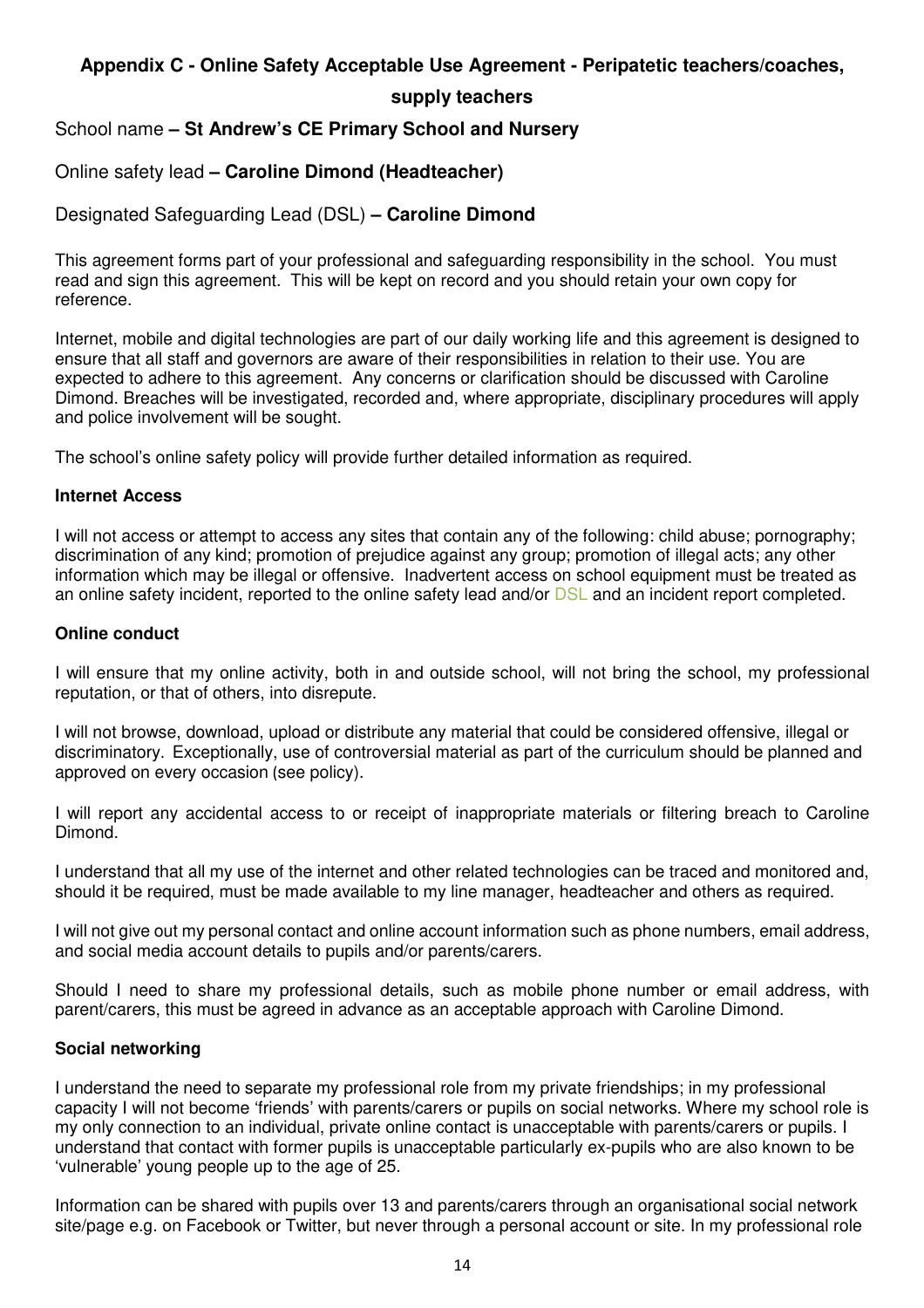in the school, I will never engage in 1-1 exchanges with pupils or parent/carers on personal social network sites.

My private account postings will never undermine or disparage the school, its staff, governors, parents/carers or pupils. Privileged information known as a result of my work in the school must remain confidential.

I will not upload any material about or references to the school or its community on my personal social networks.

#### **Passwords**

I must clarify what access I may have to the internet and/or school systems. If I have access of any kind, I understand that there is no occasion when a password should be shared with a pupil or anyone who is not a staff member.

#### **Data protection**

I will follow all requirements for data protection explained to me by the school. These include:

- I must consult with the school before making any recordings, photographs and videos. Once agreed, these must be made on a school device.
- I understand that there are strict controls and requirements regarding the collection and use of personal data. I will follow all requirements regarding GDPR.

#### **Images and videos**

I will only upload images or videos of staff, pupils or parents/carers onto school approved sites where specific permission has been granted.

I will not take images, sound recordings or videos of tuition or wider school activities on any personal device. School devices can be used for this purpose or, in the case of 1:1 tuition, pupil's or parent/carer devices can be used, with parent/carer agreement.

Internet, mobile and digital technologies provide helpful recording functions but these cannot be made on a teacher's personal device. Recordings can be made with the child's and parent/carer's agreement on a school device, an organisational device approved by Caroline Dimond, or a young person's or parent/carer's own device.

#### **Use of Email**

I will only use my professional email address for all school business. All such correspondence should be kept professional and is open to Subject Access Requests under the Freedom of Information Act. I will not use my professional email addresses for personal matters.

#### **Use of personal devices**

I understand that when working in the school I should at no time put myself in a position where a safeguarding allegation can be made against me as a result of my use of personal devices. I understand that the use of personal devices in school is at the discretion of the headteacher.

I will only use approved personal devices in designated areas and never in front of pupils. This therefore precludes use of specialist apps on personal devices. A school device could be used to access specialist apps that support pupil learning. Pupils can also be encouraged, but not required, to access such apps on their own devices if allowed by the school and with parent/carer agreement.

#### **Additional hardware/software**

I will not install any hardware or software on school equipment without permission of Caroline Dimond.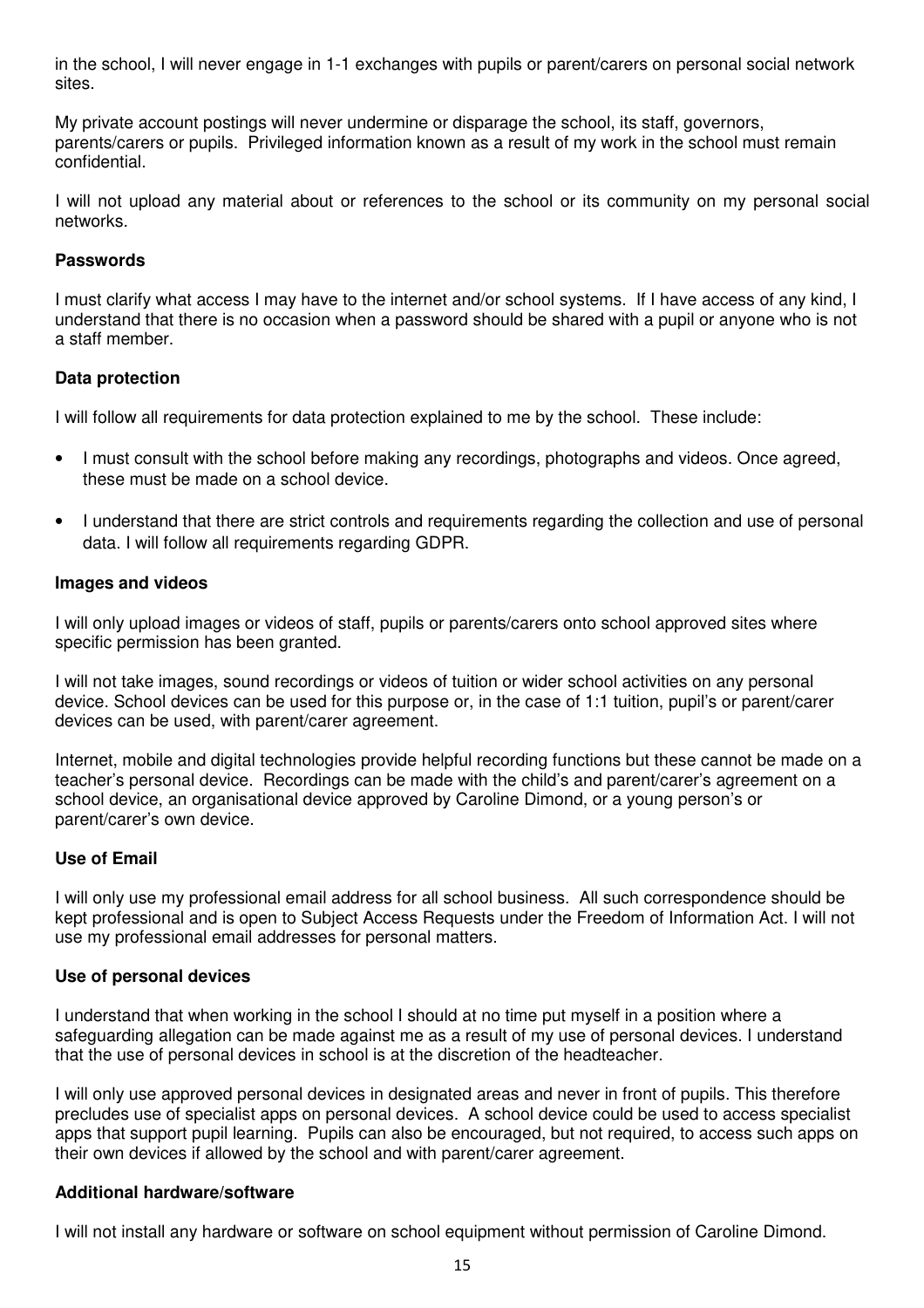#### **Promoting online safety**

I understand that online safety is part of my responsibility and I will promote positive online safety messages at all times, including when setting homework, rehearsal or skill practice or when providing pastoral support.

I understand that it is my duty to support a whole school safeguarding approach and will report any behaviour (of staff, governors, visitors, pupils or parents/carers) which I believe may be inappropriate or concerning in any way to Caroline Dimond.

#### **Classroom management of internet access**

I will pre-check for appropriateness all internet sites used in the classroom or during a tutoring session; this will include the acceptability of other material visible, however briefly, on the site. I will not free-surf the internet in front of pupils.

If I am using the internet to teach about controversial issues I will secure, on every occasion, approval in advance for the material I plan to use with Caroline Dimond.

#### **Video conferencing**

I will only use the conferencing tools that have been identified and risk assessed by the school leadership, DPO and DSL. A school-owned device should be used when running videoconferences, where possible

#### **User Signature**

I agree to follow this Acceptable Use Agreement and to support online safety in my work in the school. I understand this forms part of my company/educational setting/organisation's contract with the school.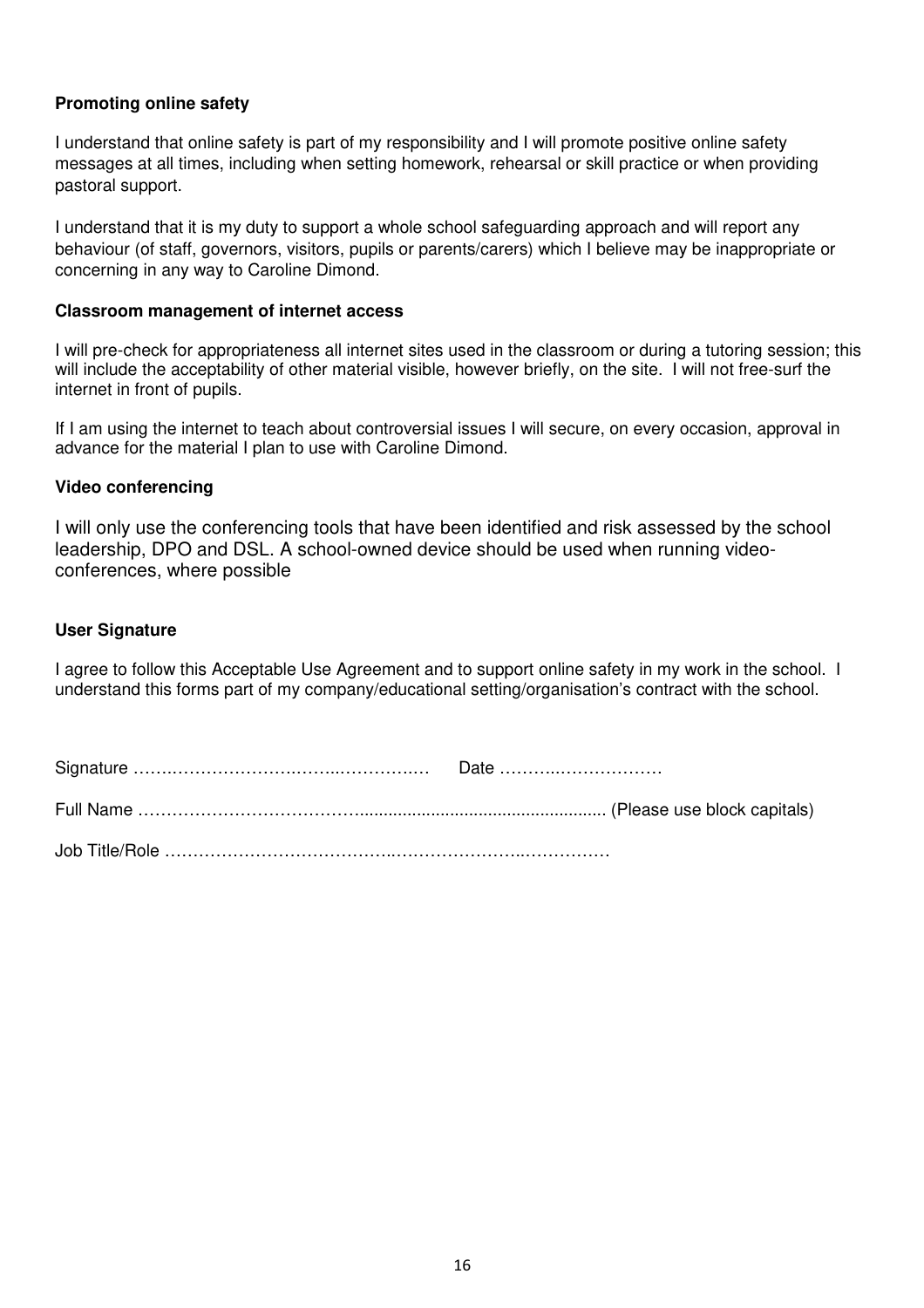### **Appendix D - Requirements for visitors, volunteers and parent/carer helpers (Working directly with children or otherwise)**

#### School name - **St Andrew's CE Primary School and Nursery**

#### Online safety lead - **Caroline Dimond (Headteacher)**

#### **DSL - Caroline Dimond**

This document is designed to ensure that you are aware of your responsibilities when using any form of IT in the school and other aspects of safeguarding in connection with online safety.

Please raise **any** safeguarding concerns arising from your visit immediately with the Headteacher and DSL Caroine Dimond.

Responsibilities:

- I understand I may only use my personal mobile phone(s) and other devices with camera functions in designated areas. When not in a designated area, phones must be switched off and out of sight. Any exception must be pre-arranged.
- I will not take images, sound recording or videos of school events or activities, on or off site, on any device. Any possible exception must be pre-arranged.
- I will not give out my personal details such as mobile phone number, email address, and social media account details to pupils. Where appropriate I may share my professional contact details with parents/carers provided the Inclusion Co-ordinator or DSL and Headteacher is informed before I leave the school.
- I understand my visit to the school may give me access to privileged information about pupils, staff, school systems and plans. Such information should never be shared on line, including on social media sites.
- I understand I should not use school equipment to access the internet without prior approval from my contact in the school or the Headteacher.
- If working in the classroom, I will pre-check for appropriateness all internet sites I intend to use including checking the acceptability of other material visible on the site. I will not free-surf the internet in front of pupils. If I am in any doubt about the appropriateness of the content I plan to use I will check with my contact in the school.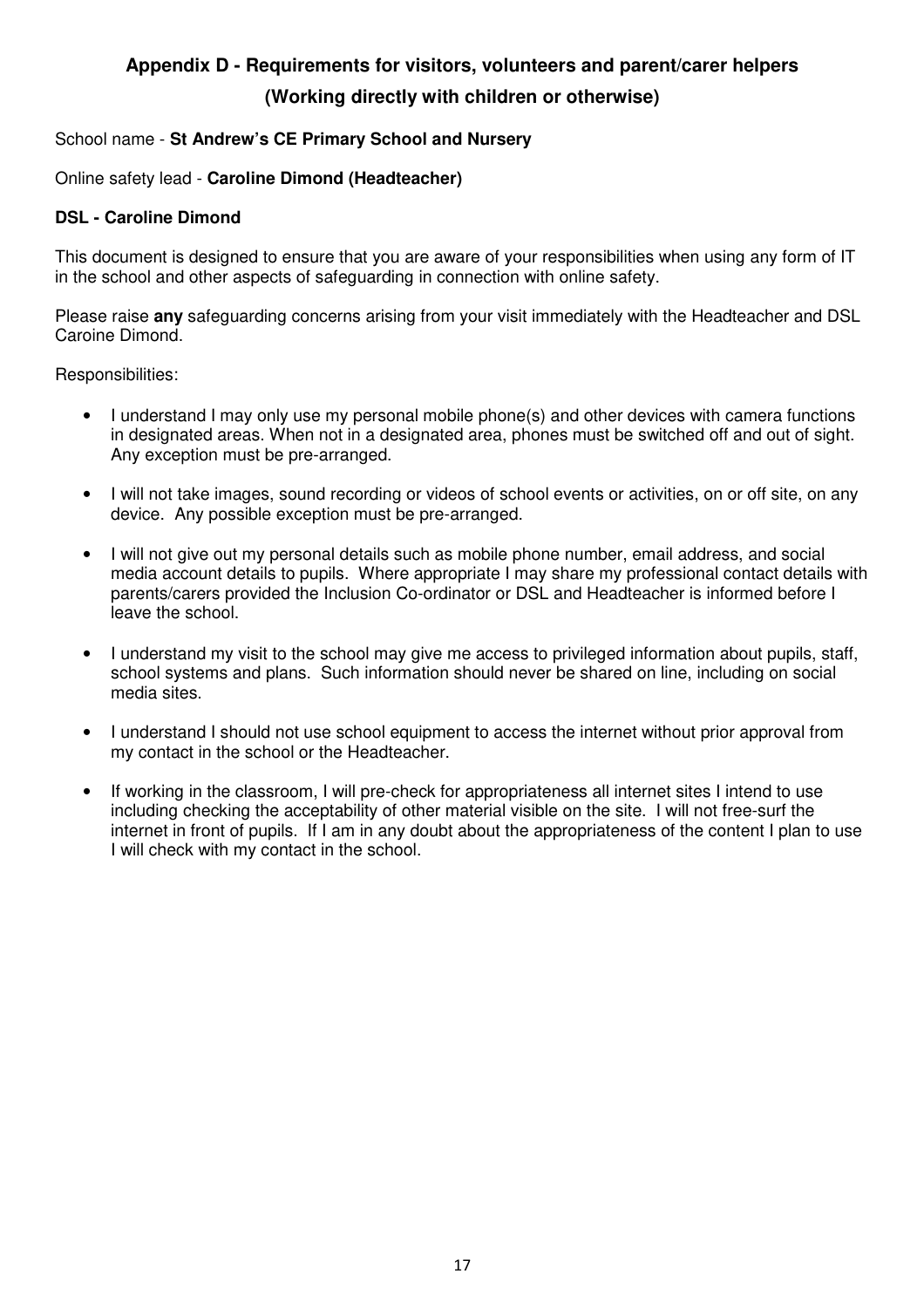#### **Appendix E - Online Safety Acceptable Use Agreement Primary Pupils**

## **My online safety rules**

- I will only use school IT equipment for activities agreed by school staff.
- I will not use my personal email address or other personal accounts in school.
- I will not sign up for any online service on school devices unless this is an agreed part of a school project approved by my teacher and agreed by my parent/carer.
- I will only open email attachments if it has been approved by a member of school staff in school or a parent/carer out of school.
- In school I will only open or delete my files when told by a member of staff.
- I will not tell anyone other than my parents/carers my passwords. I will not use other people's usernames or passwords to pretend to be them online.
- I will make sure that all online contact I make is responsible, polite and sensible. I will be kind and respectful at all times.
- If I come across anything upsetting, unpleasant or nasty, or anything that makes me feel unsafe, I will tell my teacher or my parent/carer immediately.
- If someone says, asks or posts about me anything upsetting, unpleasant or nasty, or anything that makes me feel unsafe, I will not reply. I will tell my teacher or my parent/carer immediately.
- I will not give out my own or other people's personal information, including: name, phone number, home address, interests, schools or clubs. I will tell my teacher or parent/carer if anyone asks me online for personal information.
- Uploading or sending my image (photographs, videos, live streaming) online puts me at risk. I will always seek permission from my teacher or parent/carer if I wish to do this. I will not take, share or upload any image of anyone else without their permission and also, if they are a child, without their parent's/carer's permission.
- Even if I have permission, I will not upload any images, videos, sounds or words that **could** upset, now or in the future, any member of the school community, as this is cyberbullying.
- I understand that some people on the internet are not who they say they are and some people are not safe to be in contact with. I will not arrange to meet someone I only know on the internet. If someone asks to meet me, I will not reply to them and I will tell a teacher or a parent/carer immediately.
- I understand that everything I do or receive online can be traced now and in the future. I know it is important to build a good online reputation.
- I understand that some personal devices are allowed in school and some are not, and I will follow the rules. I will not assume that new devices can be brought into school without getting permission.
- I understand my behaviour in the virtual classroom should mirror that in the physical classroom.
- I will not lie about my age in order to access games, apps or social networks that are for older people as this will put me at risk.
- I understand that these rules are designed to keep me safe now and in the future. If I break the rules my teachers will look into it and may need to take action.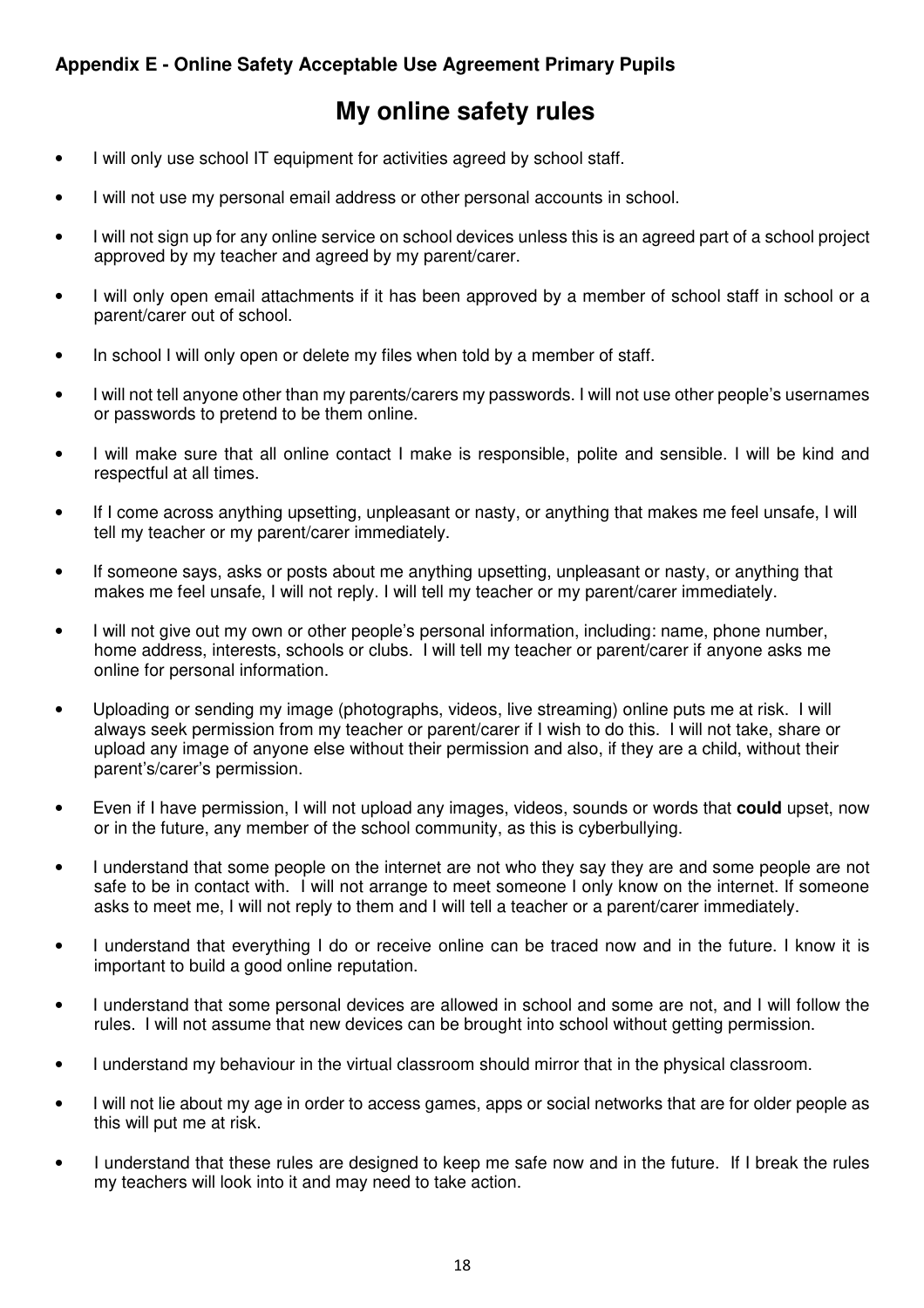Dear Parent/Carer,

The internet, email, mobile technologies and online resources have become an important part of learning and life. We want all children to be safe and responsible when using any IT. It is essential that children are aware of online risk, know how to stay safe and know where to go to report problems or to get help.

Please read through these online safety rules with your child/ren and talk with them to ensure they understand their importance and what it means for them (and for you). When you have done this, you both need to sign this agreement to say that you agree to follow the rules. Any concerns or explanation can be discussed with the Headteacher, Caroline Dimond.

Please return the signed sections of this form which will be kept on record at the school.

#### **Pupil agreement**

Pupil name……………………………………………….…

This agreement is to keep me safe. I have discussed this agreement with my parents/carers and understand the commitment I have made and my responsibilities.

Pupil signature……………………………………………………………………..

#### **Parent(s)/Carer(s) agreement**

Parent(s)/Carer(s) name(s)………………………………………………………

I/we have discussed this agreement, which highlights the associated risks when accessing the internet, mobile and digital technologies, with our child/ren. I/we agree to support them in following the terms of this agreement.

I/we also agree not to share school related information or images online or post material that may bring the school or any individual within it into disrepute.

(Rather than posting negative material online, any parent, distressed or concerned about an aspect of school should make immediate contact with a member of staff. Negative postings about the school would impact on the reputation of the whole school community. Parents are encouraged to report breaches so that we can protect the reputation of the school, staff, pupils and parents).

I/we also agree only to use personal mobile phones and devices in designated areas of the school unless otherwise informed, e.g. for specific events and activities. I/we understand that under no circumstance should images be taken at any time on school premises of anyone other than our own child/ren, unless there is a pre-specified agreement. I/we understand that when on school premises, but not in a designated area where phones can be used, they must be switched off and out of sight.

#### **Parent(s)/Carer(s) agreement**

Parent(s)/Carer(s) name(s)……………………………………………………….

Parent/carer signature……………………………………………..

Date …………………………………………………………...….…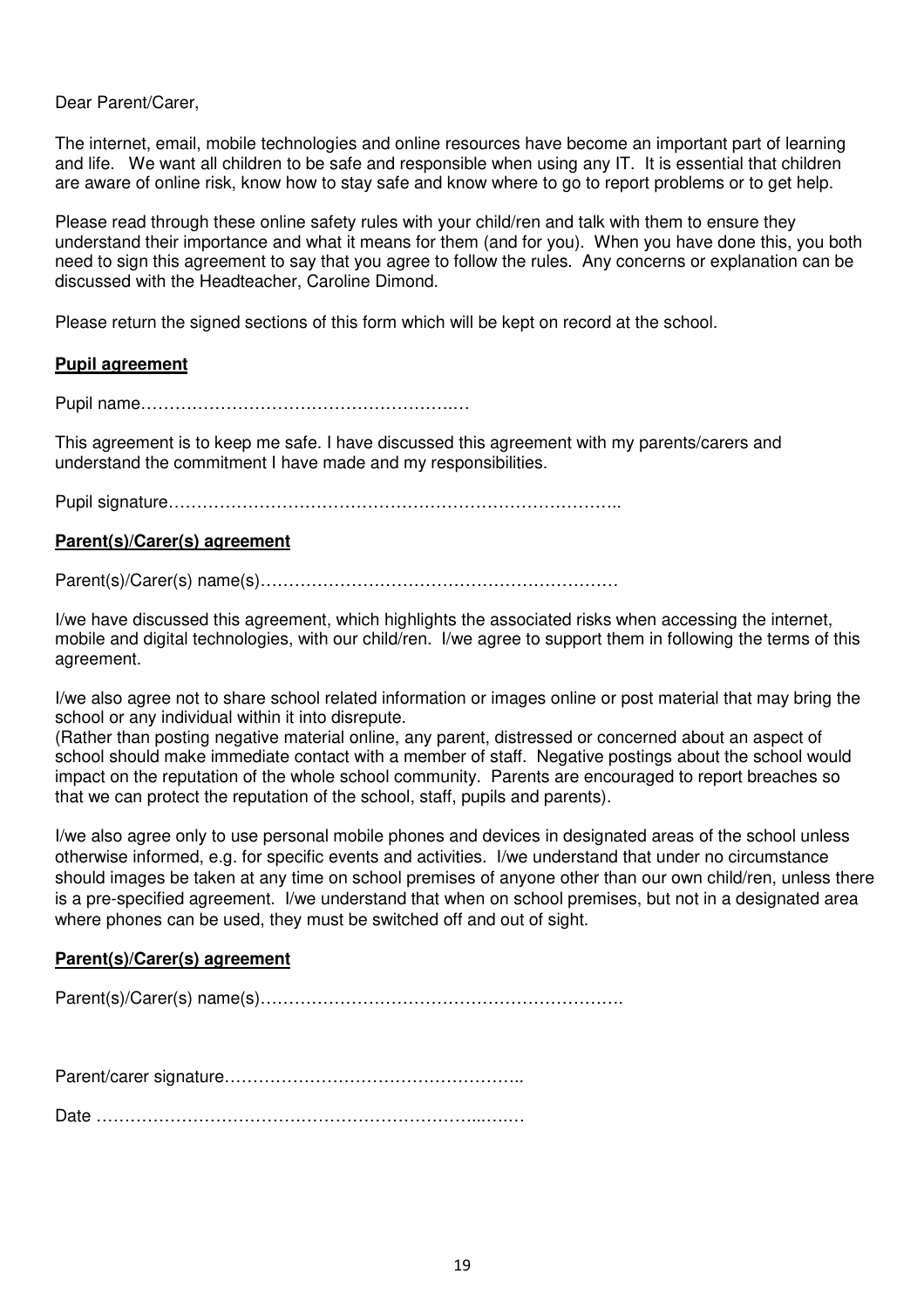#### **Appendix F - Online safety policy guide - Summary of key parent/carer responsibilities**

The school provides online safety information for parents/carers, through the website, in newsletters and at events. It is important that parents/carers understand their key role in supporting children to behave appropriately and keep themselves safe online.

The online safety policy, supported by its acceptable use agreements, is intended to protect the interests and safety of the whole school community.

- Parents/carers are required to support their child in understanding and signing the Online Safety Acceptable Use Agreement for pupils.
- Parents/carers may only use personal mobile phones and devices in designated areas of the school unless otherwise informed, e.g. for specific events and activities. Under no circumstance should images be taken at any time on school premises that include anyone other than their own child, unless there is a pre-specified agreement with individuals and parents/carers. When a parent/carer is on school premises but not in a designated area, their phone/s must be switched off and out of sight.
- Parents/carers should not assume that pupils can bring technological devices to school and should always check the school policy.
- All cyberbullying incidents affecting children in the school should be reported immediately. (If the incident involves an indecent image of a child the report must also be made immediately to the police for your own protection.) The school will investigate and respond to all reported cyberbullying incidents, liaising with others where appropriate. No reply should ever be sent to the sender/poster of cyberbullying content. If applicable block the sender and report abuse to the site. Evidence should be retained and shown in school and/or to the police. Evidence should not be forwarded.
- The school may choose to set up social media sites, blogs or have some other online presence in its own name. Parents/carers, however, do not have the right to set up any site, page, chat group or any other online presence that uses the school name or logo in any form.
- Any parent/carer, distressed or concerned about an aspect of school should make immediate contact with a member of staff rather than posting their concerns online. Parents/carers should not share school related information or images online or post material that may bring the school or any individual within it into disrepute. Negative postings about the school would impact on the reputation of the whole school community. Parents/carers are encouraged to report breaches so that we can protect the reputation of the school, staff, pupils and parents/carers.

Please see the full online safety policy in the policies section on the school website.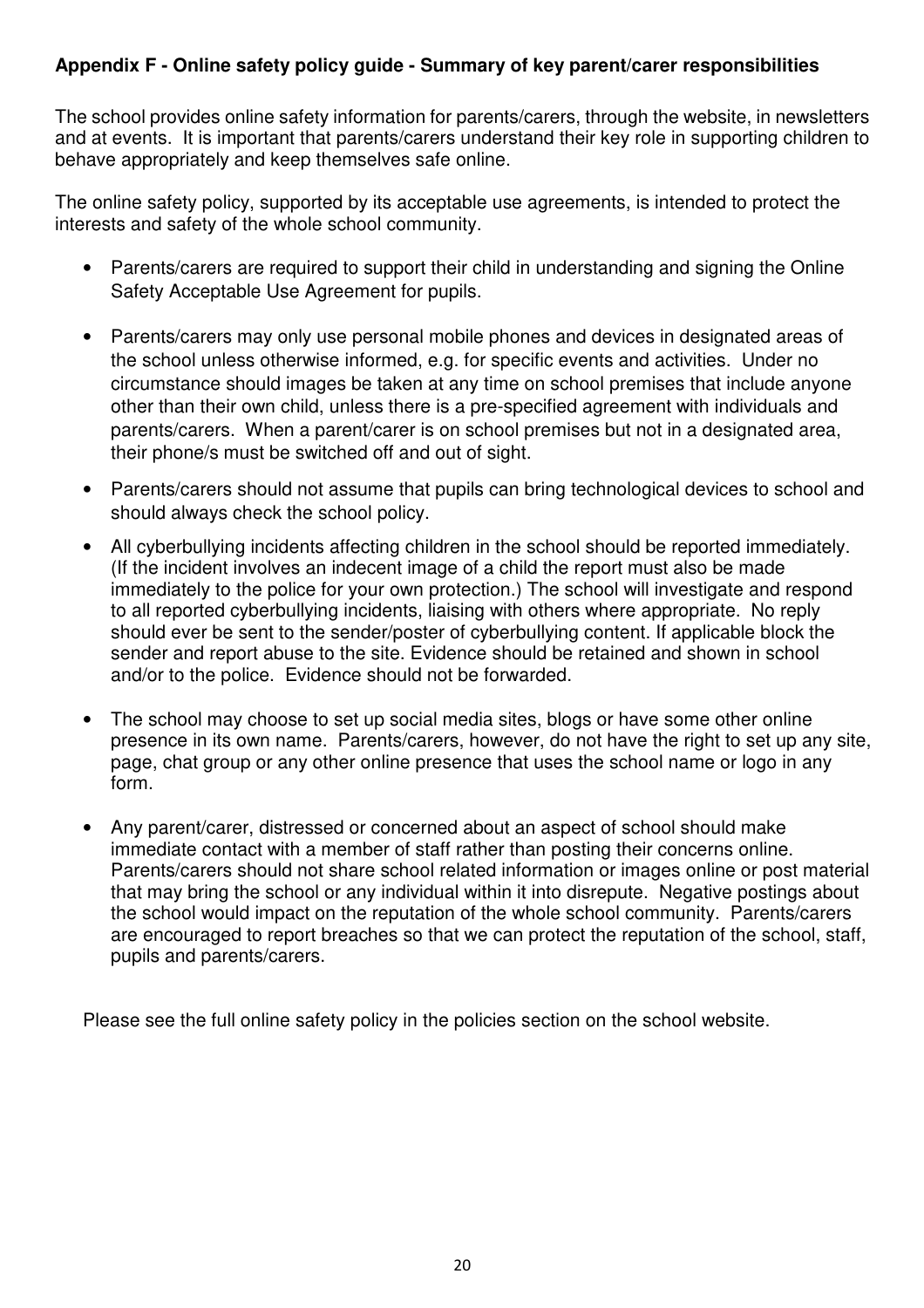#### **Appendix G** - **Guidance on the process for responding to cyberbullying incidents**

All cyberbullying incidents should be reported and responded to. Where the perpetrator is a member of the school community the majority of cases can be dealt with through mediation and/or disciplinary processes.

The following procedures are recommended:

- Never reply to the sender/poster of cyberbullying content. If applicable, block the sender.
- Incidents should be reported immediately. Pupils should report to a member of staff (e.g. class teacher, headteacher) and staff members should seek support from their line manager or a senior member of staff.
- The person reporting the cyberbullying should save the evidence and record the time and date. This evidence must not be forwarded but must be available to show at a meeting. Under no circumstances should indecent images of children and young people be printed or forwarded as this is a further criminal act. Staff should not ask to see the evidence of reported indecent images of children or young people but must refer this immediately to the police. Any member of staff being shown such evidence should immediately inform the Headteacher so that the circumstances can be recorded.
- A senior member of staff will meet with the person who has reported the incident and the target, if different, to listen, reassure and support. All relevant facts will be reviewed and documented.
- A senior member of staff will conduct an investigation.
- Anyone found to have cyberbullied will have attention drawn to the seriousness of their behaviour and if necessary the police will be involved. If the comments are threatening, abusive, sexist, of a sexual nature, constitute a hate crime or are libellous they may well break the law. Online harassment and stalking is also a crime.
- Once evidence has been secured then the person who has cyberbullied will be requested to remove the offending comments/material. Any refusal will lead to an escalation of sanctions.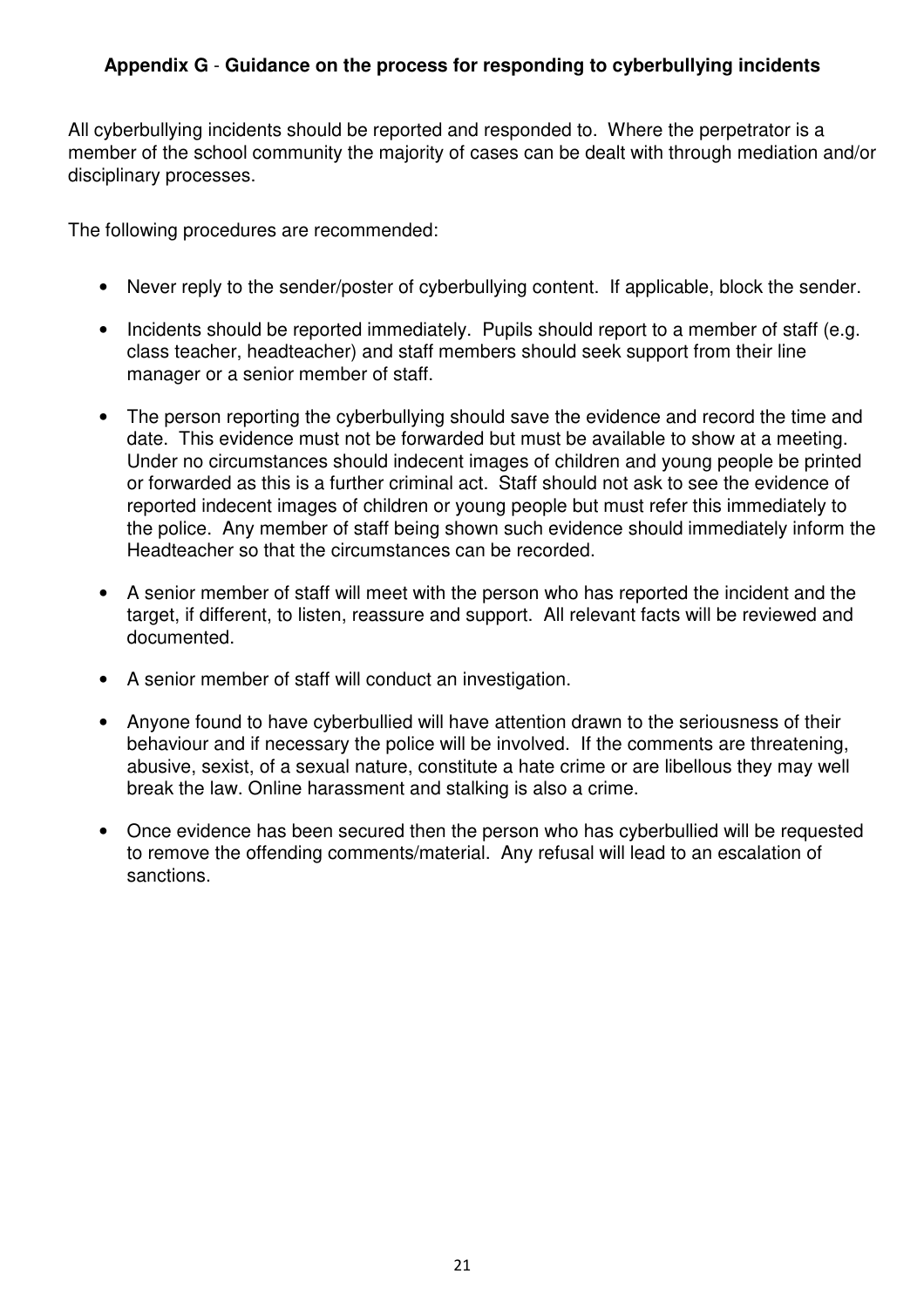### **Appendix H** - **Guidance for staff on preventing and responding to negative comments on social media**

The school should make it clear which, if any, social media platforms are used to communicate with parents/carers. If used correctly, parents can use a school's social media site as a source of reliable information. The online safety policy, see especially Appendix F (Online safety policy guide - Summary of key parent/carer responsibilities), clarifies that no other social media platforms should be set up using the school's name or logo.

The school should regularly reinforce with all parties that discussion of school issues on social media platforms, either positive or negative, should not take place as this could bring the school into disrepute and affect families and children. Parents should be encouraged to be good online role models and not post statements written in anger or frustration. Identified routes to raise concerns directly with the school should be used.

If negative comments are posted:

• Collect the facts

As soon as you become aware of adverse comments relating to the school you need to establish what is being said. It is essential that if you have access to the postings they are secured and retained together with any other evidence. Do not become engaged in responding directly.

If the allegations against a member of staff or a pupil are of a serious nature, these will need to be formally investigated. This may involve the police and the Headteacher will need to follow the school's safeguarding procedures.

If there is a risk of serious damage to the school reputation or the reputation of individual members of staff, professional legal advice should be sought.

Adverse comments of any kind are highly demotivating and cause stress and anxiety. It is important that the senior staff reassure and support all staff and/or other affected members of the school community.

• Addressing negative comments and complaints

Contact the complainants and invite them to a meeting. In the meeting, make sure you have any evidence available.

The meeting must:

- Draw attention to the seriousness and impact of the actions/postings;
- Ask for the offending remarks to be removed;
- Explore the complainant's grievance;
- Agree next steps;
- Clarify the correct complaints procedures.

If the meeting does not resolve the issue, the parents must be informed that the school will need to take the matter further. This may include:

- Reporting the matter to the social network site if it breaches their rules or breaks the law;
- Reporting the matter to the police if it breaks the law, e.g. if the comments are threatening, abusive, malicious, sexist, of a sexual nature, constitute a hate crime or are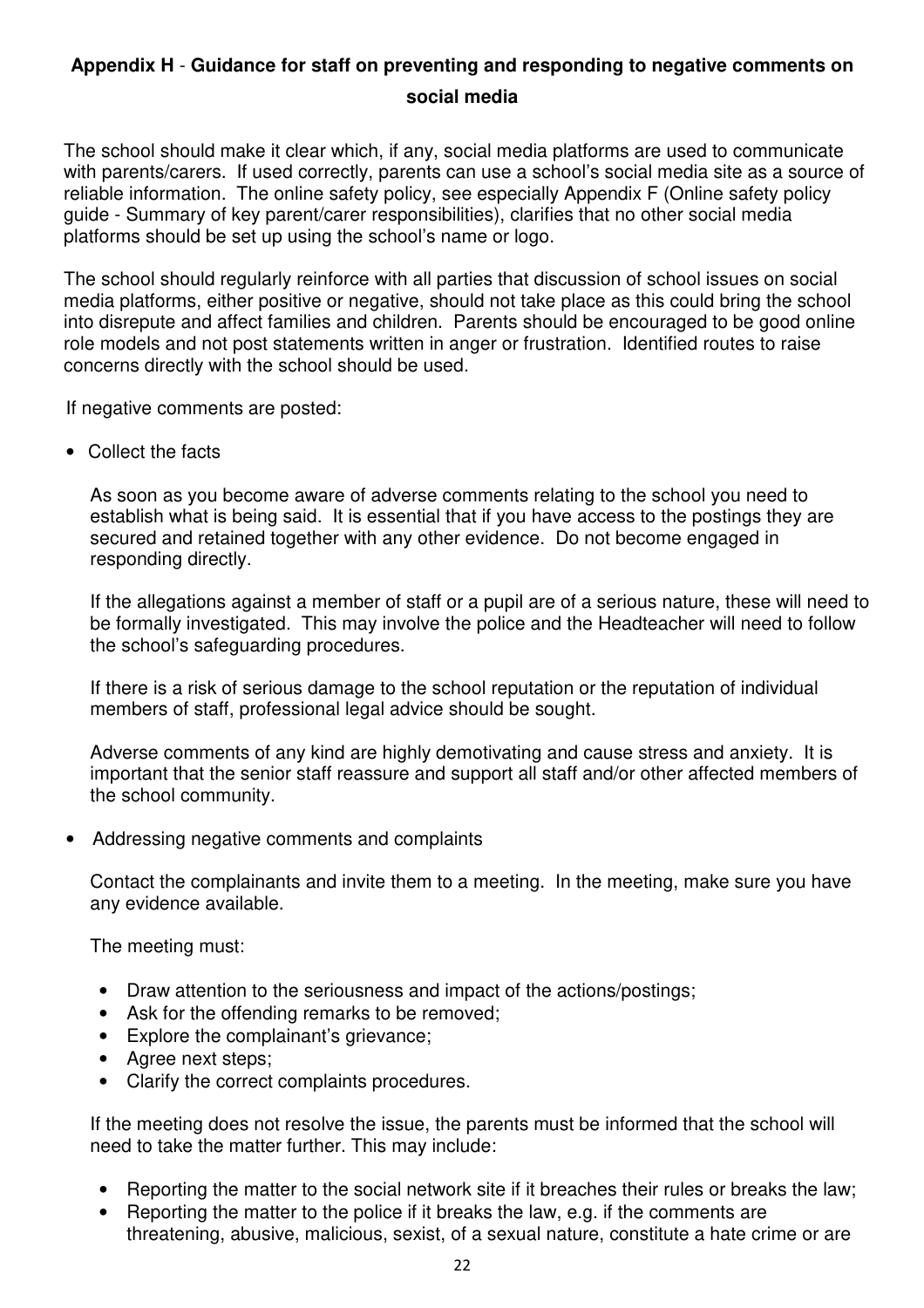libellous they may well break the law. Online harassment and stalking is also a crime.

If inappropriate postings continue or the original material is not removed, a second meeting is advisable to re-iterate the seriousness of the matter.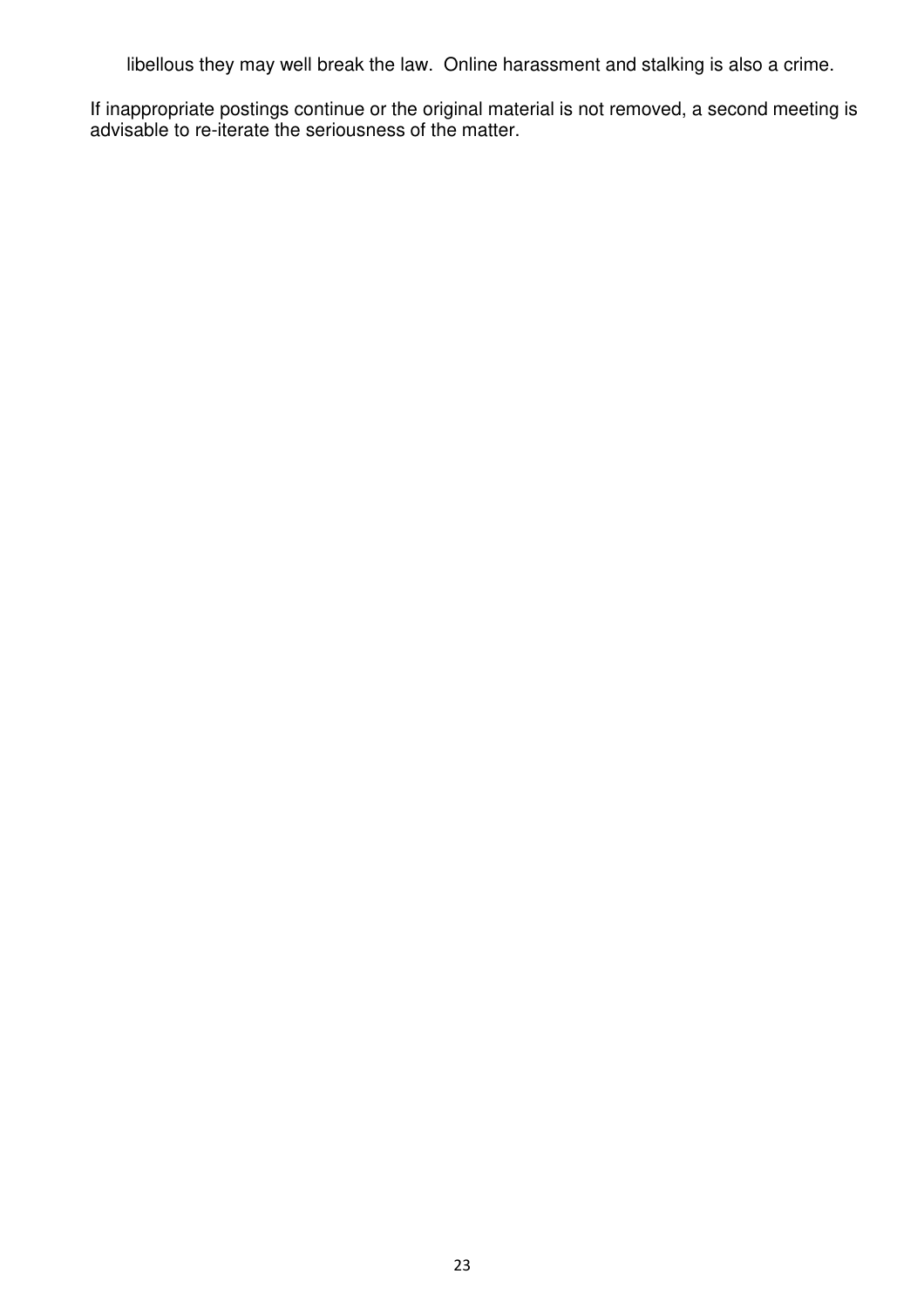#### **Appendix I - Online safety incident log**

Summary details of ALL online safety incidents will be recorded on this form by the online safety lead or other designated member of staff. This incident log will be monitored at least termly and information reported to SLT and governors.

| Date &<br>time | Name of pupil or<br>staff member<br>Indicate target (T) or<br>offender (O) | Nature of incident(s) | Details of incident<br>(including evidence) | Outcome<br>including action<br>taken |
|----------------|----------------------------------------------------------------------------|-----------------------|---------------------------------------------|--------------------------------------|
|                |                                                                            |                       |                                             |                                      |
|                |                                                                            |                       |                                             |                                      |
|                |                                                                            |                       |                                             |                                      |
|                |                                                                            |                       |                                             |                                      |
|                |                                                                            |                       |                                             |                                      |